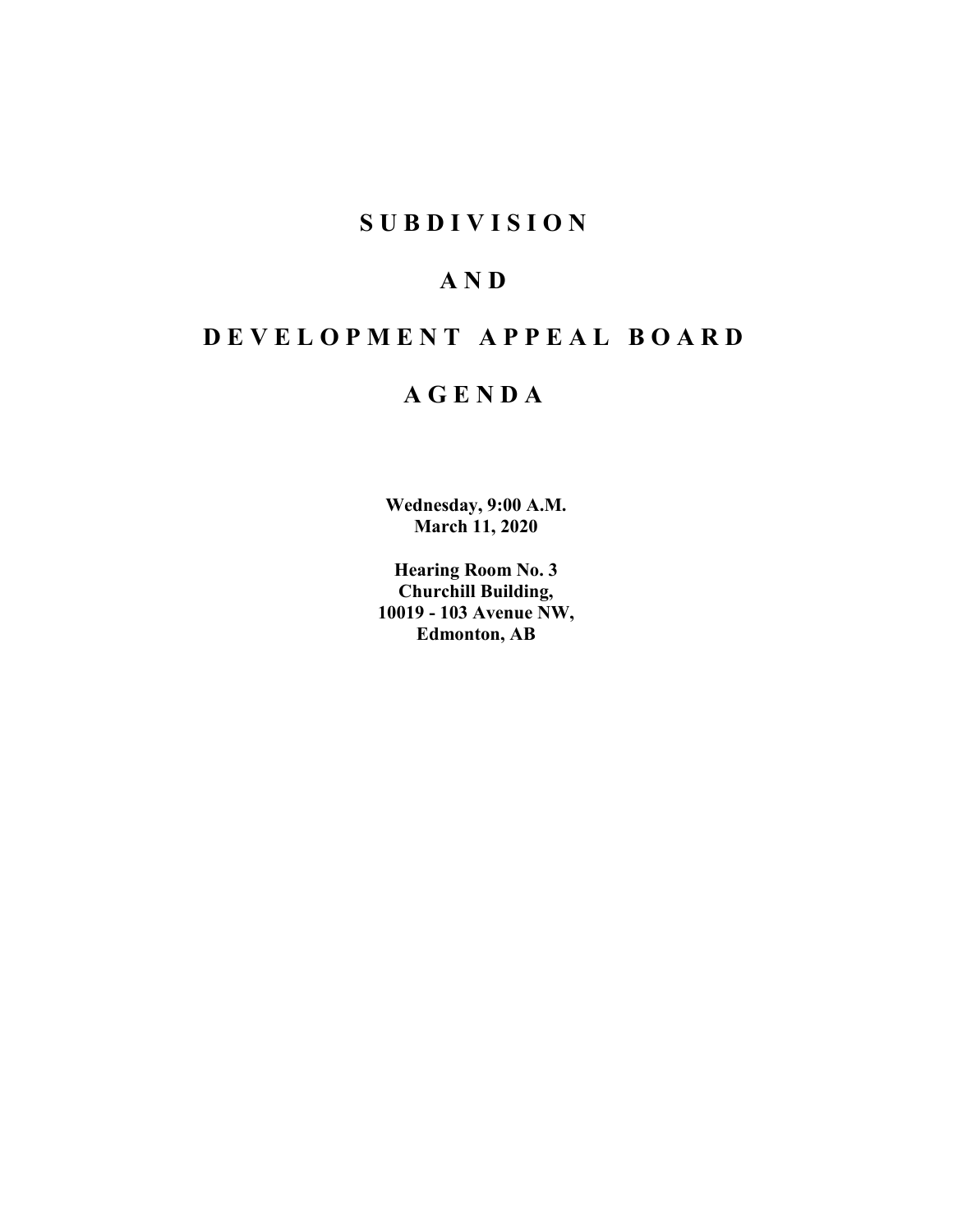## **SUBDIVISION AND DEVELOPMENT APPEAL BOARD HEARING ROOM NO. 3**

| I            | 9:00 A.M.    | SDAB-D-20-033 | Construct a Single Detached House with<br>Unenclosed Front Porch and rear attached<br>Garage                                                                                                                                                                                                                                               |
|--------------|--------------|---------------|--------------------------------------------------------------------------------------------------------------------------------------------------------------------------------------------------------------------------------------------------------------------------------------------------------------------------------------------|
|              |              |               | 12421 - 48 Street NW<br>Project No.: 341798667-001                                                                                                                                                                                                                                                                                         |
|              |              |               |                                                                                                                                                                                                                                                                                                                                            |
| $\mathbf{I}$ | $10:30$ A.M. | SDAB-D-20-034 | Order to:                                                                                                                                                                                                                                                                                                                                  |
|              |              |               | 1. Acquire a Development Permit for<br>Temporary Storage and CEASE the Tourist<br>Campsite operation at the property. No one<br>may occupy Recreational Vehicles at the<br>property. Dismantle all utility connections<br>designed to accommodate guests staying at<br>the Tourist Campsite, including water,<br>power and sewer hook ups. |
|              |              |               | <b>OR</b>                                                                                                                                                                                                                                                                                                                                  |
|              |              |               | 2. Cease both the Temporary Storage and the<br>Tourist Campsite operation at the property.<br>In addition to the instructions in option 1,<br>remove all Recreational Vehicles,<br>commercial vehicles, trailers or other related<br>objects being stored at the property.                                                                 |
|              |              |               | This Order must be complied with before April<br>3, 2020.                                                                                                                                                                                                                                                                                  |
|              |              |               | 2104 - Yellowhead Trail NE<br>Project No.: 345176694-001                                                                                                                                                                                                                                                                                   |

*the authority under the Edmonton Zoning Bylaw 12800.*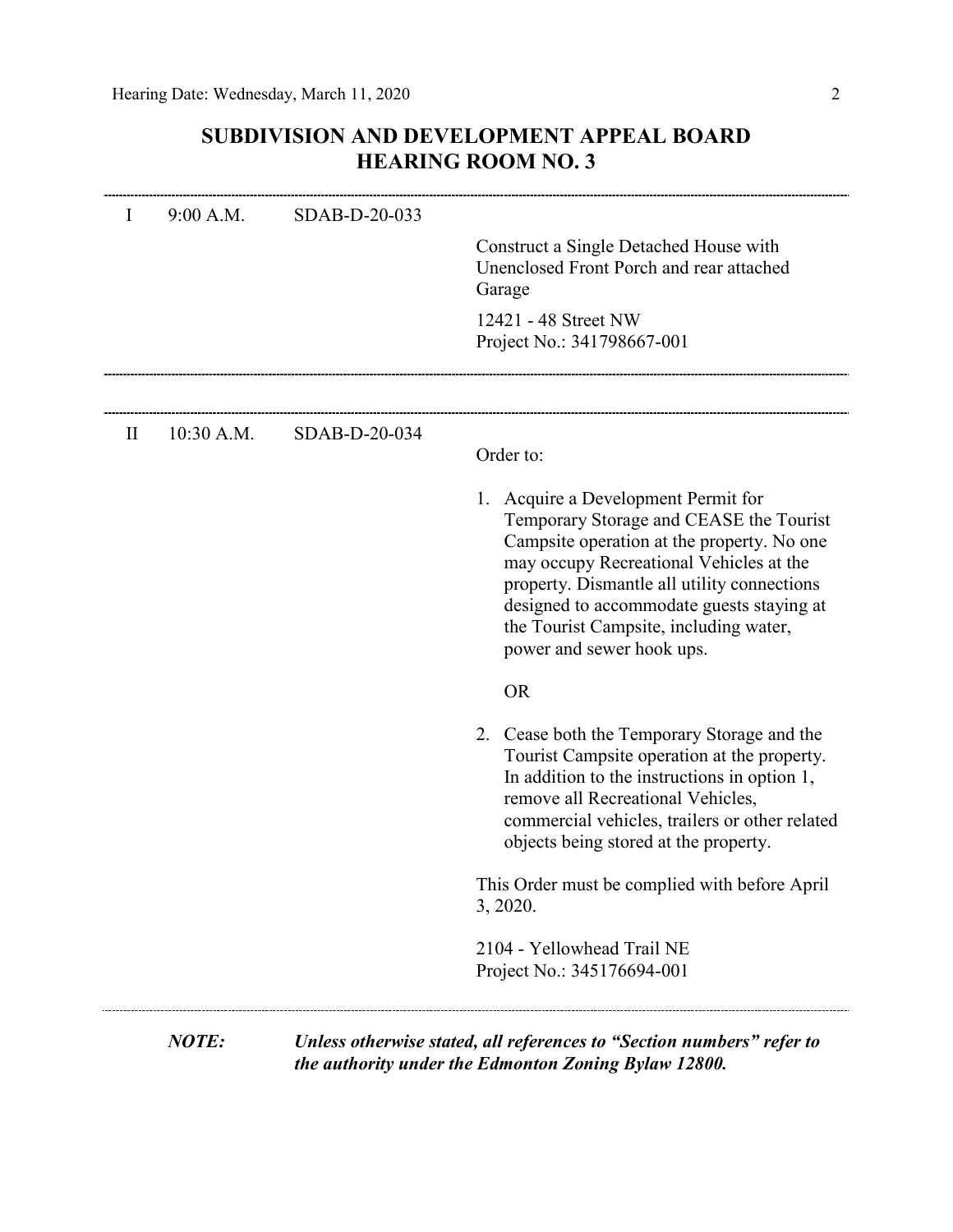| <b>ITEM I: 9:00 A.M.</b> |                                                        | FILE: SDAB-D-20-033                                                                          |  |  |
|--------------------------|--------------------------------------------------------|----------------------------------------------------------------------------------------------|--|--|
|                          | AN APPEAL FROM THE DECISION OF THE DEVELOPMENT OFFICER |                                                                                              |  |  |
|                          | <b>APPELLANT:</b>                                      |                                                                                              |  |  |
|                          | <b>APPLICATION NO.:</b>                                | 341798667-001                                                                                |  |  |
|                          | <b>APPLICATION TO:</b>                                 | Construct a Single Detached House with<br>Unenclosed Front Porch and rear attached<br>Garage |  |  |
|                          | <b>DECISION OF THE</b><br>DEVELOPMENT AUTHORITY:       | Refused                                                                                      |  |  |
|                          | <b>DECISION DATE:</b>                                  | January 27, 2020                                                                             |  |  |
|                          | <b>DATE OF APPEAL:</b>                                 | February 13, 2020                                                                            |  |  |
|                          | MUNICIPAL DESCRIPTION<br>OF SUBJECT PROPERTY:          | 12421 - 48 Street NW                                                                         |  |  |
|                          | <b>LEGAL DESCRIPTION:</b>                              | Plan 7274AH Blk 22 Lots 27-28                                                                |  |  |
|                          | ZONE:                                                  | (RF1) Single Detached Residential Zone                                                       |  |  |
|                          | <b>OVERLAY:</b>                                        | Mature Neighbourhood Overlay                                                                 |  |  |
|                          | <b>STATUTORY PLAN:</b>                                 | N/A                                                                                          |  |  |
|                          |                                                        |                                                                                              |  |  |

### *Grounds for Appeal*

The Appellant provided the following reasons for appealing the decision of the Development Authority:

1. According to the Edmonton zoning bylaw 12800 "A Lodging House shall be developed as either a purpose-built freestanding structure, or Single Detached Housing converted for the purpose, or part of an Apartment Housing development;" the plans for the house that I'm planning on building will not be used in such manner, there are doors from each room to the backyard/porch area due to my Serbian heritage and style of life which I've brought to Canada and that is why I've placed the doors where they are, which could have made it seem like a lodging home.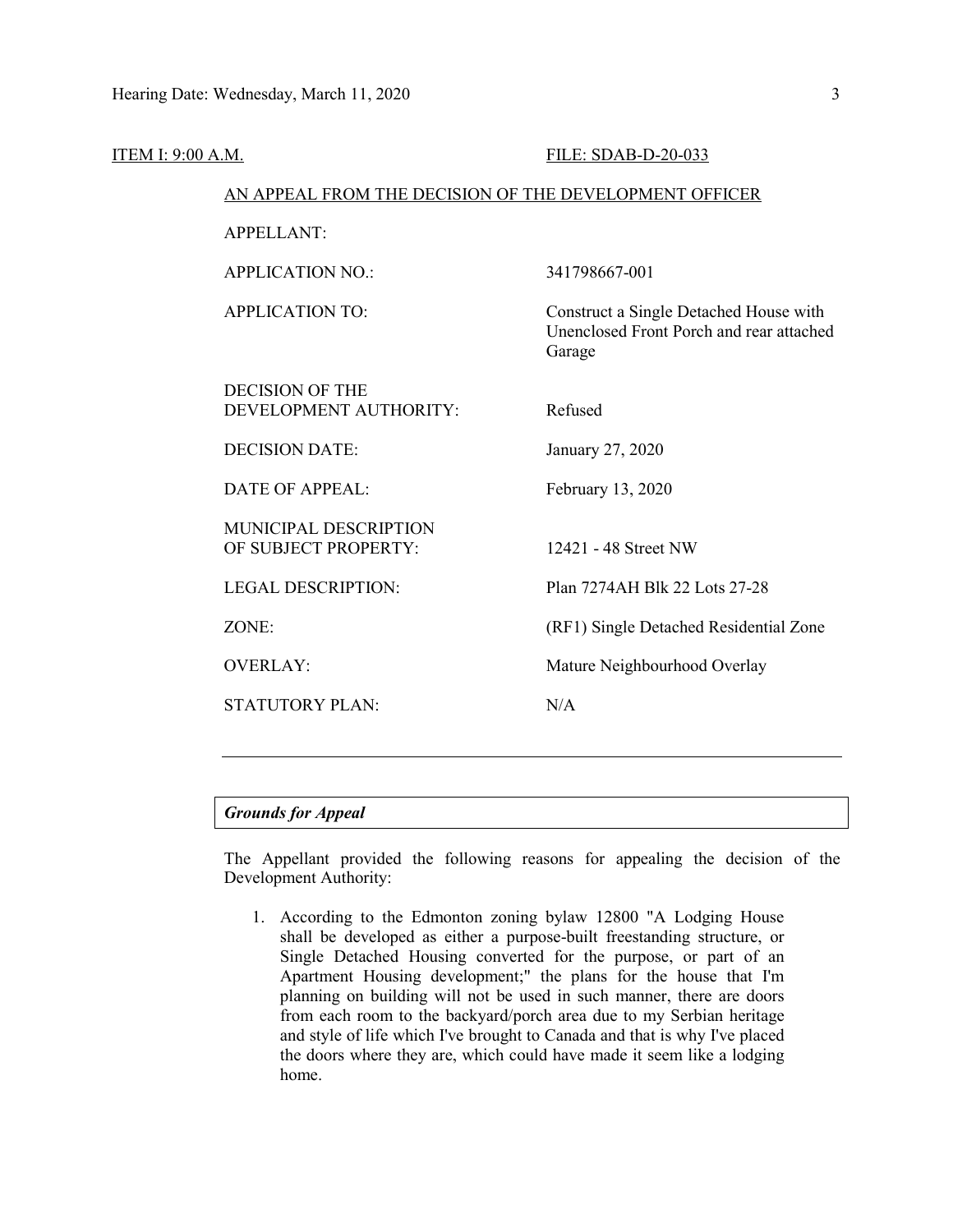- 2. I would like to appeal the rear setback of the plot plan, I've noticed that all of the other homes next to my plot have their garages right on or near their plot lines and according to my plot plan my home with the garage is 4.27 meters away from the line which all of the other home have their garages on. a picture of this statement will be provided on a following email which will show all of the garages in line in the our back ally.
- 3. For the third reason of refusal, i apologize that i have attached my garage to my home plans, but due to many of my health problems which include my three car accident(which broke my pelvic bone), asthma (which three out of four of my kids have), Osteoporosis which runs deep in my family roots, i have decided to make my house a large one story home which will not trigger any of the health issue stated above and which will be a more appropriate style home for me when i get older with time. when buying this plot i choose an area which was not developed or too crowded with people so that i could build a home which is more suitable for my style of life.

### *General Matters*

### **Appeal Information:**

The *Municipal Government Act*, RSA 2000, c M-26 states the following:

### **Grounds for Appeal**

**685(1)** If a development authority

- (a) fails or refuses to issue a development permit to a person,
- (b) issues a development permit subject to conditions, or
- (c) issues an order under section 645,

the person applying for the permit or affected by the order under section 645 may appeal to the subdivision and development appeal board.

### **Appeals**

**686(1)** A development appeal to a subdivision and development appeal board is commenced by filing a notice of the appeal, containing reasons, with the board,

- (a) in the case of an appeal made by a person referred to in section 685(1)
	- (i) with respect to an application for a development permit,
		- (A) within 21 days after the date on which the written decision is given under section 642, […]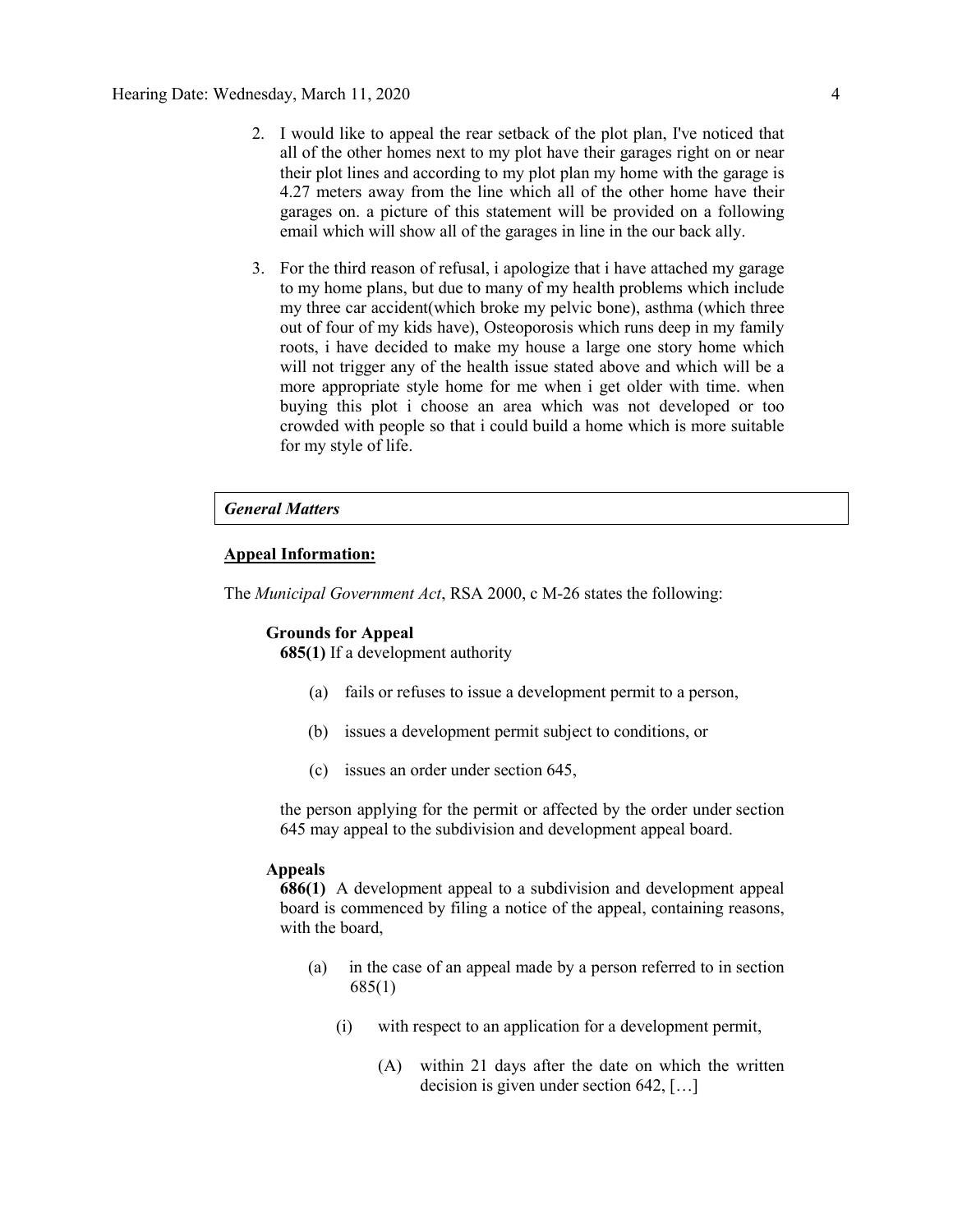### **Hearing and Decision**

**687(3)** In determining an appeal, the subdivision and development appeal board

…

- (a.1) must comply with the land use policies;
- (a.2) subject to section 638, must comply with any applicable statutory plans;
- (a.3) subject to clauses (a.4) and (d), must comply with any land use bylaw in effect;
- (a.4) must comply with the applicable requirements of the regulations under the *Gaming, Liquor and Cannabis Act* respecting the location of premises described in a cannabis licence and distances between those premises and other premises;
	- …
	- (c) may confirm, revoke or vary the order, decision or development permit or any condition attached to any of them or make or substitute an order, decision or permit of its own;
	- (d) may make an order or decision or issue or confirm the issue of a development permit even though the proposed development does not comply with the land use bylaw if, in its opinion,
		- (i) the proposed development would not
			- (A) unduly interfere with the amenities of the neighbourhood, or
			- (B) materially interfere with or affect the use, enjoyment or value of neighbouring parcels of land,

and

(ii) the proposed development conforms with the use prescribed for that land or building in the land use bylaw.

### **General Provisions from the** *Edmonton Zoning Bylaw:*

Under section 110.2(7), **Single Detached Housing** is a **Permitted Use** in the **(RF1) Single Detached Residential Zone**.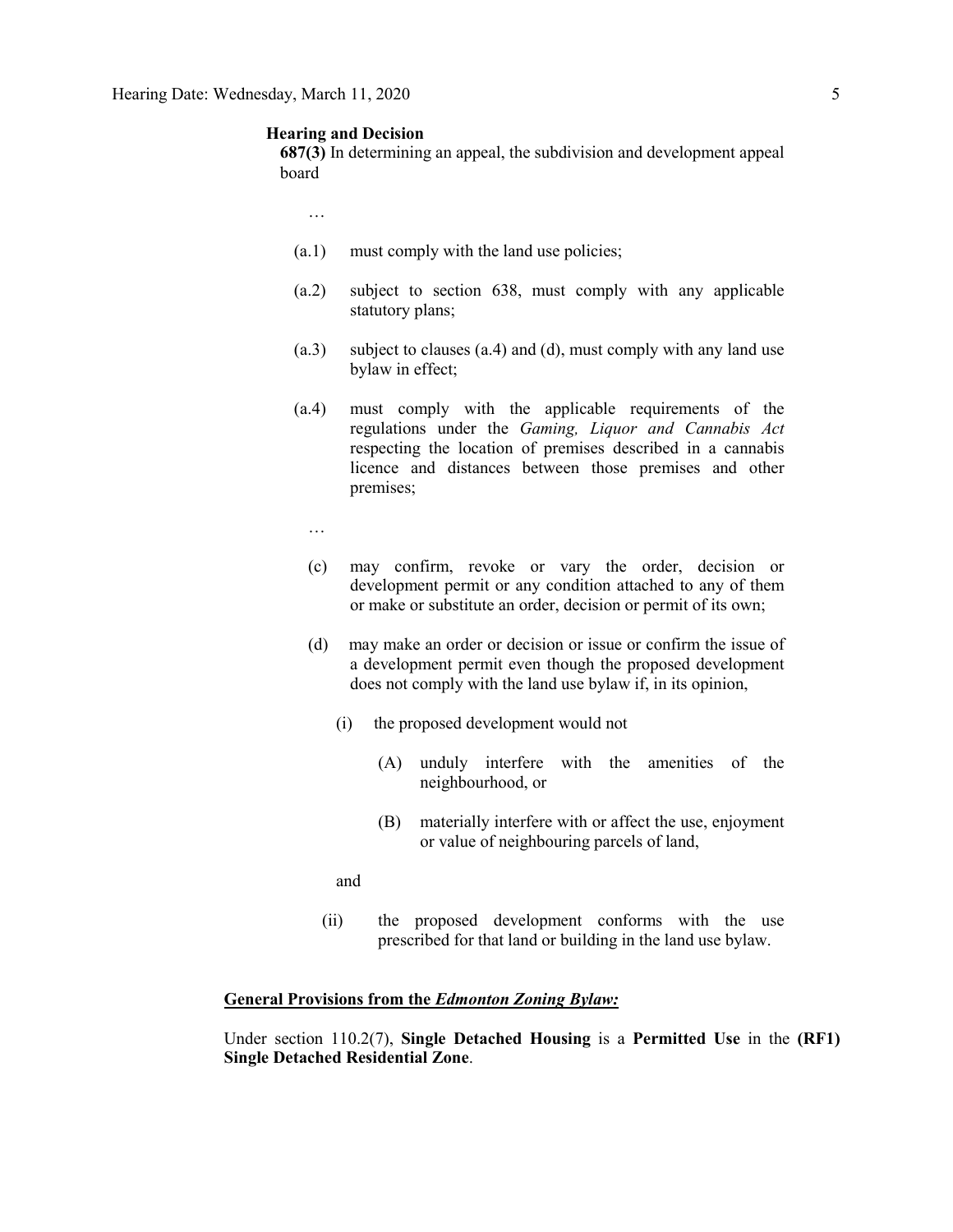Under section 110.3(3), **Lodging Houses** is a **Discretionary Use** in the **(RF1) Single Detached Residential Zone**.

Under section 7.2(8), **Single Detached Housing** means:

development consisting of a building containing one principal Dwelling which is separate from any other principal Dwelling or building. This Use includes Mobile Homes which conform to Section 78 of this Bylaw.

Under section 7.3(6), **Lodging Houses** means:

- a. a purpose-built building;
- b. a part of a Multi-unit Housing development with 6 or more Dwellings; or
- c. a building wholly converted from a Single Detached House, Semidetached House, or a Multi-unit Housing development with 5 or less Dwellings;

that is used for Congregate Living, containing Sleeping Units and four or more persons where there is no provision of on-site care, treatment or professional services of a physical or mental health nature. This Use does not include Extended Medical Treatment Services, Detention and Correction Facilities, Fraternity and Sorority Housing, Group Homes, and Limited Group Homes.

Under section 6.1, **Congregate Living** means:

four or more individuals occupying Sleeping Units in a building where the occupants share access to facilities such as cooking, dining, laundry, or sanitary facilities. Typical Uses where Congregate Living is found include Fraternity and Sorority Housing, Group Homes, Limited Group Homes, and Lodging Houses.

Under section 6.1, **Sleeping Unit** means:

a Habitable Room in a building used for Congregate Living in which the room is occupied by a person under any form of accommodation agreement providing remuneration for the room, and the room:

- a. does not include provision for cooking or food preparation, except that:
	- i. Sleeping Units may include limited food preparation facilities such as bar fridge, mini-sink, and microwave where Lodging Houses or Group Home is a Permitted Use and where more than 12 Sleeping Units are allowed in a development;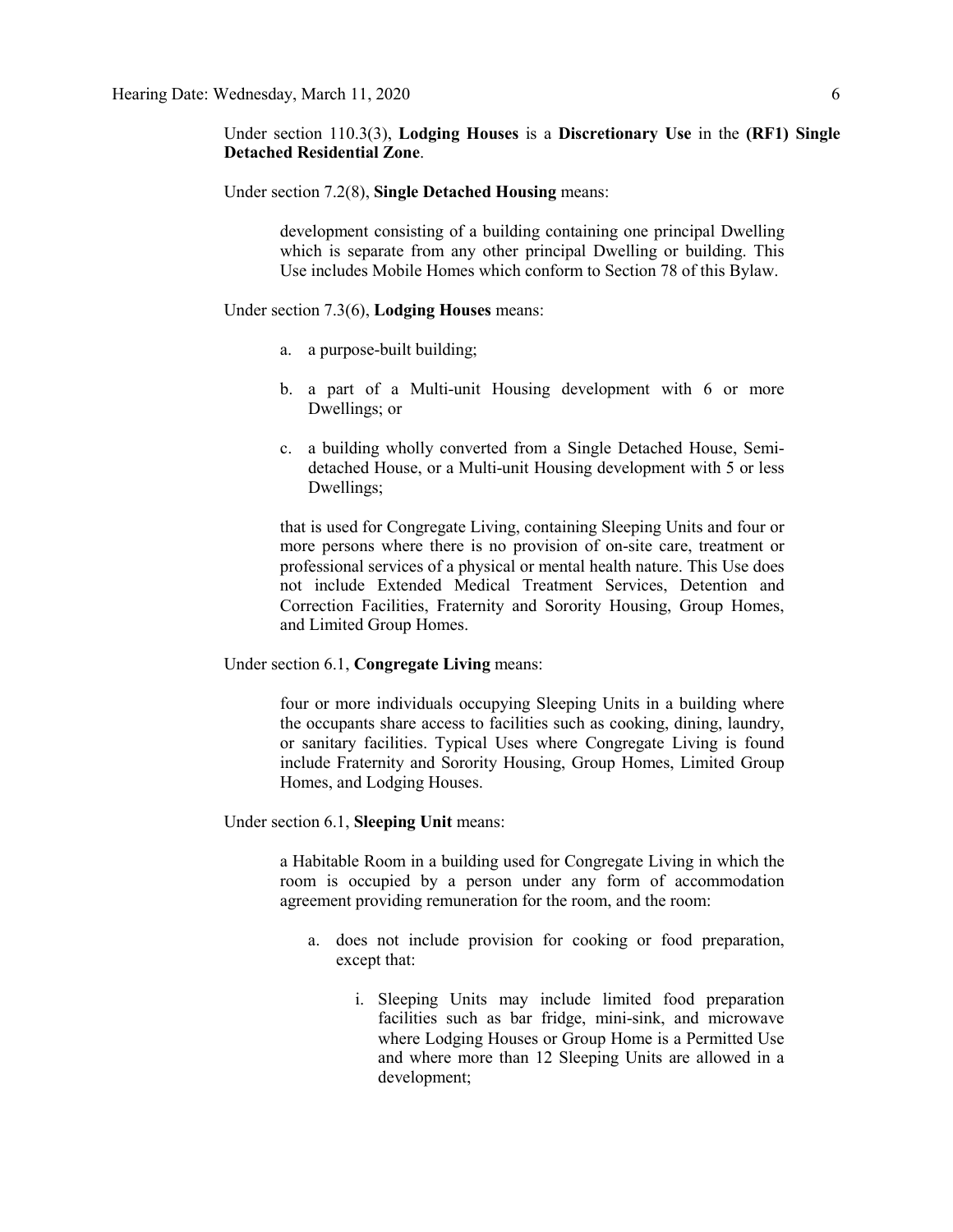- b. may or may not be equipped with sanitary facilities; and
- c. provides accommodation for a maximum of two persons.

Section 7 provides the following with respect to *Use Definitions*:

### **7.1 General**

- 1. Uses, as set out in subsections 7.2 through 7.9 inclusive, are grouped according to common functional or physical impact characteristics.
- 2. Use definitions are used to define the range of Uses, which are Permitted Uses or Discretionary Uses, within the various Zones of this Bylaw.
- 3. The following guidelines shall be applied in interpreting the Use definitions:
	- a. the typical purposes or activities, which may be listed in the definitions, are not intended to be exclusive or restrictive;
	- b. where specific purposes or activities do not conform to any Use definition or generally conform to the wording of two or more Use definitions, the Development Officer may, at their discretion, deem that the purposes or activities conform to and are included in that Use which they consider to be the most appropriate. In such a case, the Use shall be considered a Discretionary Use, whether or not the Use is listed as a Permitted Use or Discretionary Use within the applicable Zone; and
	- c. the headings such as Residential Uses or Commercial Uses do not mean that the Uses listed under these headings are permitted only in Residential or Commercial Zones of this Bylaw. Reference must be made to the lists of Permitted Uses and Discretionary Uses within each Zone.

Under section 6.1, **Use** means "the purposes or activities for which a piece of land or its buildings are designed, arranged, developed or intended, or for which it is occupied or maintained."

Section 110.1 states that the **General Purpose** of the **(RF1) Single Detached Residential Zone** is:

to provide for Single Detached Housing while allowing other forms of small scale housing in the form of Secondary Suites, Garden Suites, Semi-detached Housing and Duplex Housing.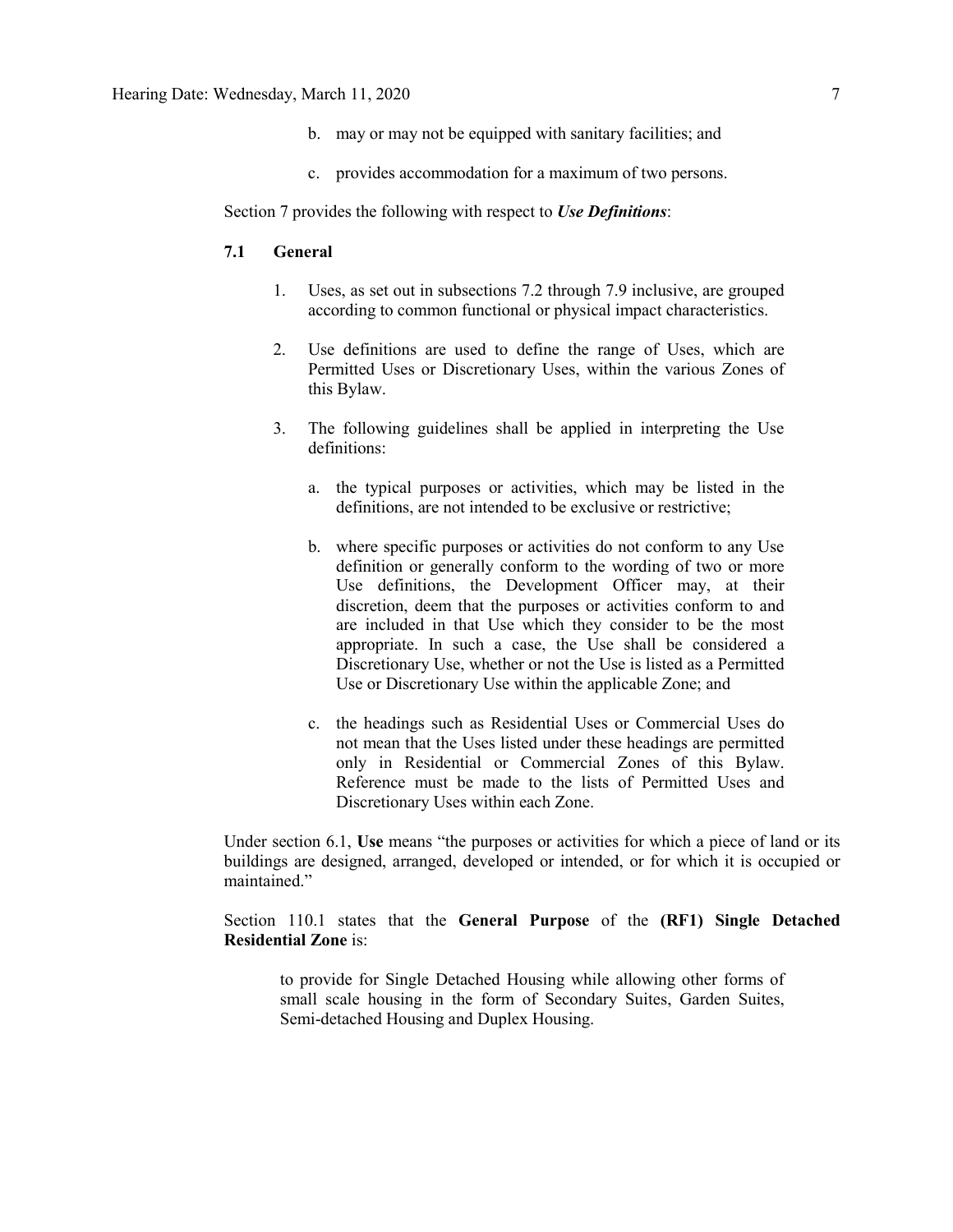### Section 814.1 states that the **General Purpose** of the **Mature Neighbourhood Overlay** is:

to regulate residential development in Edmonton's mature residential neighbourhoods, while responding to the context of surrounding development, maintaining the pedestrian-oriented design of the streetscape, and to provide an opportunity for consultation by gathering input from affected parties on the impact of a proposed variance to the Overlay regulations.

### *Use*

### **Development Officer's Determination**

**1. The proposed development would more appropriately be classified as a Lodging House Use.** [unedited]

*Rear Setback*

Section 814.3(4) states "The minimum Rear Setback shall be 40% of Site Depth, […]"

Under section 6.1, **Rear Setback** means:

the distance that a development or a specified portion of it, must be set back from a Rear Lot Line. A Rear Setback is not a Rear Yard, Amenity Space or Separation Space.



### **Development Officer's Determination**

**2. Reduced Rear Setback - The minimum Rear Setback shall be 40% of Site Depth (Section 814.3.4).**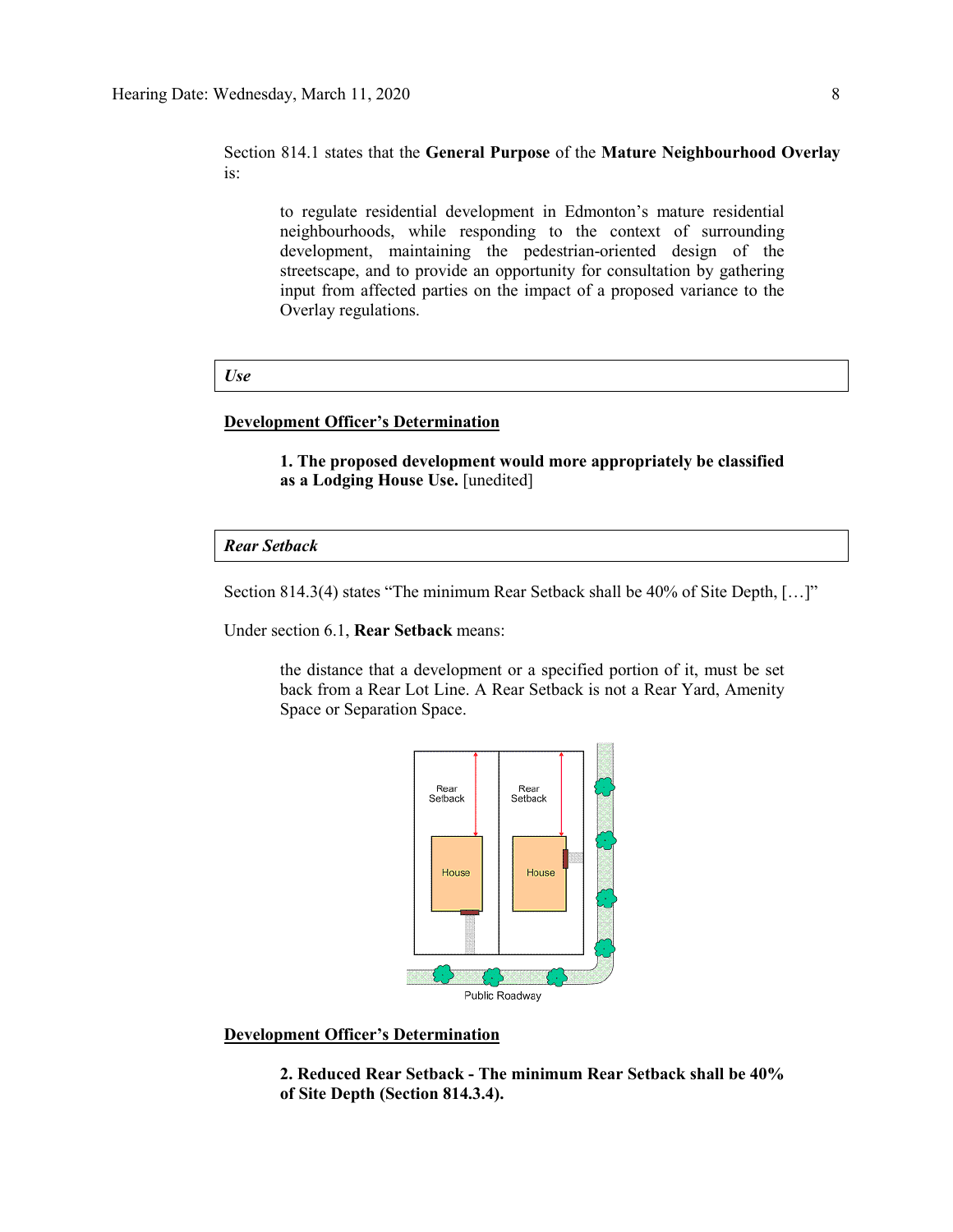**Required: 15.1m (40% of site depth) Proposed: 4.3m (11% of site depth) Deficient by: 10.8m** [unedited]

*Rear Attached Garage*

Section 814.3(19) states "Rear attached Garages shall not be allowed."

### **Development Officer's Determination**

**3. Rear Attached Garage - Rear attached Garages shall not be allowed (Section 814.3.19). Proposed: The rear garage is attached to the house.** [unedited]

### *Community Consultation*

Section 814.5(1) states the following with respect to Proposed Variances:

When the Development Officer receives a Development Permit Application for a new principal building, or a new Garden Suite that does not comply with any regulation contained within this Overlay, or receives a Development Permit for alterations to an existing structure

that require a variance to Section  $814.3(1)$ ,  $814.3(3)$ ,  $814.3(5)$  and 814.3(9) of this Overlay:

- a. the Development Officer shall send notice, to the recipient parties specified in Table 814.5(2), to outline any requested variances to the Overlay and solicit comments directly related to the proposed variance;
- b. the Development Officer shall not render a decision on the Development Permit application until 21 days after notice has been sent, unless the Development Officer receives feedback from the specified affected parties in accordance with Table 814.5(2); and
- c. the Development Officer shall consider any comments directly related to the proposed variance when determining whether to approve the Development Permit Application in accordance with Sections 11.2 and 11.3.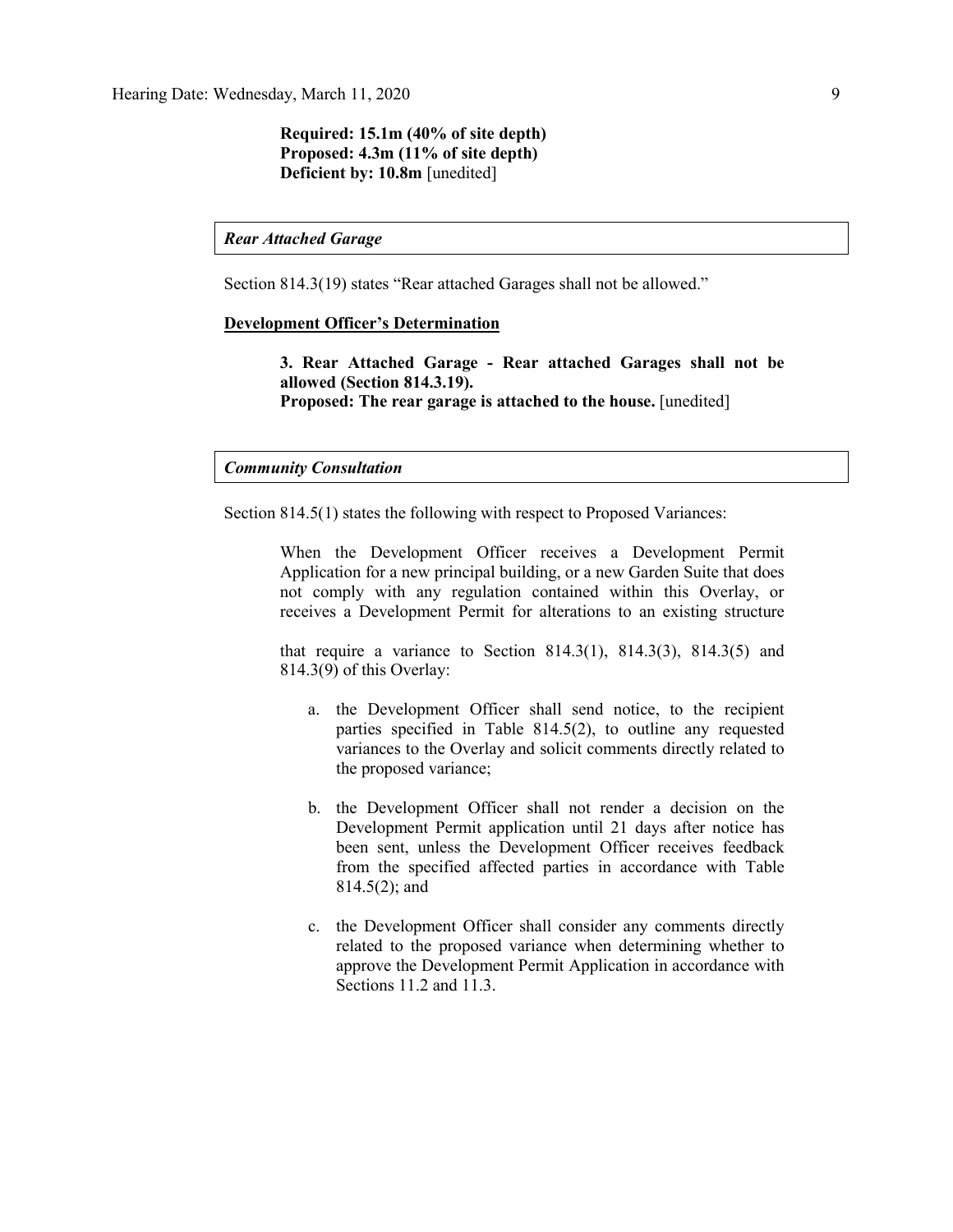| Tier # | <b>Recipient Parties</b>                                                                                                                                                                                                                                                                                       | <b>Affected Parties</b> | <b>Regulation of this Overlay</b>                                  |
|--------|----------------------------------------------------------------------------------------------------------------------------------------------------------------------------------------------------------------------------------------------------------------------------------------------------------------|-------------------------|--------------------------------------------------------------------|
|        |                                                                                                                                                                                                                                                                                                                |                         | to be Varied                                                       |
| Tier 2 | The municipal address The assessed owners<br>and assessed owners of of the land Abutting<br>the land Abutting the the Site and directly<br>Site, directly adjacent adjacent across a<br>across a Lane from the   Lane from the Site<br>Site of the proposed of the proposed<br>development and the development |                         | $814.3(4)$ – Rear Setback<br>$814.3(19)$ – Rear Attached<br>Garage |
|        | President of each<br><b>Community League</b>                                                                                                                                                                                                                                                                   |                         |                                                                    |

Section 814.5(2) states:

## Notice to Applicant/Appellant

Provincial legislation requires that the Subdivision and Development Appeal Board issue its official decision in writing within fifteen days of the conclusion of the hearing.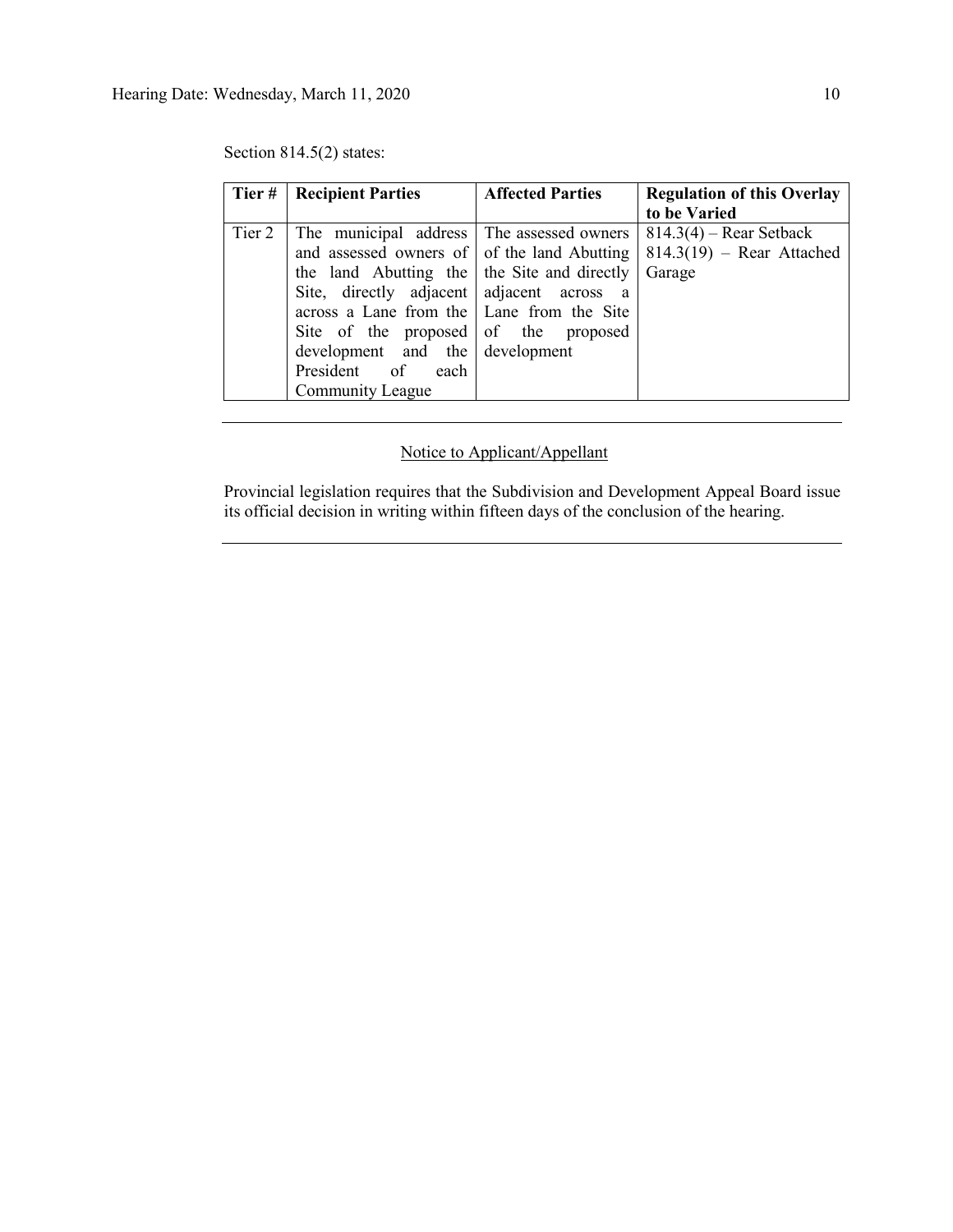|                                                                         |                                                                                                                                                                                                                                                                                                                                                                                                                                                                                                                                                                                                                                                                                                        |                   |                                 |                                                                |                      | <b>Application Date:</b> |  | Project Number: 341798667-001<br>SEP 23, 2019 |
|-------------------------------------------------------------------------|--------------------------------------------------------------------------------------------------------------------------------------------------------------------------------------------------------------------------------------------------------------------------------------------------------------------------------------------------------------------------------------------------------------------------------------------------------------------------------------------------------------------------------------------------------------------------------------------------------------------------------------------------------------------------------------------------------|-------------------|---------------------------------|----------------------------------------------------------------|----------------------|--------------------------|--|-----------------------------------------------|
| <b>Edmonton</b>                                                         |                                                                                                                                                                                                                                                                                                                                                                                                                                                                                                                                                                                                                                                                                                        |                   |                                 |                                                                |                      | Printed:                 |  | February 13, 2020 at 2:55 PM                  |
|                                                                         |                                                                                                                                                                                                                                                                                                                                                                                                                                                                                                                                                                                                                                                                                                        |                   | <b>Application for</b>          |                                                                |                      | Page:                    |  | 1 of 2                                        |
|                                                                         |                                                                                                                                                                                                                                                                                                                                                                                                                                                                                                                                                                                                                                                                                                        |                   | <b>Minor Development Permit</b> |                                                                |                      |                          |  |                                               |
|                                                                         | This document is a Development Permit Decision for the development application described below.                                                                                                                                                                                                                                                                                                                                                                                                                                                                                                                                                                                                        |                   |                                 |                                                                |                      |                          |  |                                               |
| Applicant                                                               |                                                                                                                                                                                                                                                                                                                                                                                                                                                                                                                                                                                                                                                                                                        |                   |                                 | Property Address(es) and Legal Description(s)                  |                      |                          |  |                                               |
|                                                                         |                                                                                                                                                                                                                                                                                                                                                                                                                                                                                                                                                                                                                                                                                                        |                   |                                 |                                                                | 12421 - 48 STREET NW |                          |  |                                               |
|                                                                         |                                                                                                                                                                                                                                                                                                                                                                                                                                                                                                                                                                                                                                                                                                        |                   |                                 | Plan 7274AH Blk 22 Lots 27-28                                  |                      |                          |  |                                               |
|                                                                         |                                                                                                                                                                                                                                                                                                                                                                                                                                                                                                                                                                                                                                                                                                        |                   |                                 | <b>Specific Address(es)</b>                                    |                      |                          |  |                                               |
|                                                                         |                                                                                                                                                                                                                                                                                                                                                                                                                                                                                                                                                                                                                                                                                                        |                   |                                 | Suite:<br>12421 - 48 STREET NW                                 |                      |                          |  |                                               |
|                                                                         |                                                                                                                                                                                                                                                                                                                                                                                                                                                                                                                                                                                                                                                                                                        |                   |                                 | Entryway: 12421 - 48 STREET NW                                 |                      |                          |  |                                               |
|                                                                         |                                                                                                                                                                                                                                                                                                                                                                                                                                                                                                                                                                                                                                                                                                        |                   |                                 | Building: 12421 - 48 STREET NW                                 |                      |                          |  |                                               |
| <b>Scope of Application</b>                                             |                                                                                                                                                                                                                                                                                                                                                                                                                                                                                                                                                                                                                                                                                                        |                   |                                 |                                                                |                      |                          |  |                                               |
|                                                                         | To construct a Single Detached House with Unenclosed Front Porch and rear attached Garage.                                                                                                                                                                                                                                                                                                                                                                                                                                                                                                                                                                                                             |                   |                                 |                                                                |                      |                          |  |                                               |
| <b>Permit Details</b>                                                   |                                                                                                                                                                                                                                                                                                                                                                                                                                                                                                                                                                                                                                                                                                        |                   |                                 |                                                                |                      |                          |  |                                               |
|                                                                         | # of Dwelling Units Add/Remove: 1                                                                                                                                                                                                                                                                                                                                                                                                                                                                                                                                                                                                                                                                      |                   |                                 | # of Primary Dwelling Units To Construct: 1                    |                      |                          |  |                                               |
|                                                                         | # of Secondary Suite Dwelling Units To Construct:                                                                                                                                                                                                                                                                                                                                                                                                                                                                                                                                                                                                                                                      |                   |                                 | Class of Permit: Class B                                       |                      |                          |  |                                               |
|                                                                         | Client File Reference Number:                                                                                                                                                                                                                                                                                                                                                                                                                                                                                                                                                                                                                                                                          |                   |                                 | Lot Grading Needed?:                                           |                      |                          |  |                                               |
|                                                                         | Minor Dev. Application Fee: Single Detached House                                                                                                                                                                                                                                                                                                                                                                                                                                                                                                                                                                                                                                                      |                   |                                 | New Sewer Service Required: Y                                  |                      |                          |  |                                               |
|                                                                         | Secondary Suite Included ?: N                                                                                                                                                                                                                                                                                                                                                                                                                                                                                                                                                                                                                                                                          |                   |                                 | Stat. Plan Overlay/Annex Area: Mature Neighbourhood<br>Overlay |                      |                          |  |                                               |
| Refused<br><b>Reason for Refusal</b><br><b>Rights of Appeal</b><br>Fees | Issue Date: Jan 27, 2020 Development Authority: ZHOU, ROWLEY<br>1. The proposed development would more appropriately be classified as a Lodging House Use.<br>2. Reduced Rear Setback - The minimum Rear Setback shall be 40% of Site Depth (Section 814.3.4).<br>Required: 15.1m (40% of site depth)<br>Proposed: 4.3m (11% of site depth)<br>Deficient by: 10.8m<br>3. Rear Attached Garage - Rear attached Garages shall not be allowed (Section 814.3.19).<br>Proposed: The rear garage is attached to the house.<br>The Applicant has the right of appeal within 21 days after the date on which the decision is made, as outlined in Section 683<br>through 689 of the Municipal Government Act. |                   |                                 |                                                                |                      |                          |  |                                               |
|                                                                         |                                                                                                                                                                                                                                                                                                                                                                                                                                                                                                                                                                                                                                                                                                        | <b>Fee Amount</b> | <b>Amount Paid</b>              |                                                                |                      | <b>Date Paid</b>         |  |                                               |
|                                                                         | Development Permit Inspection Fee                                                                                                                                                                                                                                                                                                                                                                                                                                                                                                                                                                                                                                                                      | \$207.00          | \$207.00                        | Receipt#<br>06160524                                           |                      | Sep 23, 2019             |  |                                               |
| Lot Grading Fee                                                         |                                                                                                                                                                                                                                                                                                                                                                                                                                                                                                                                                                                                                                                                                                        | \$145.00          | \$145.00                        | 06160524                                                       |                      | Sep 23, 2019             |  |                                               |
| Dev. Application Fee                                                    |                                                                                                                                                                                                                                                                                                                                                                                                                                                                                                                                                                                                                                                                                                        | \$493.00          | \$493.00                        | 06160524                                                       |                      | Sep 23, 2019             |  |                                               |
|                                                                         | Sanitary Sewer Trunk Fund                                                                                                                                                                                                                                                                                                                                                                                                                                                                                                                                                                                                                                                                              | \$1,662.00        | \$1,662.00                      | 06160524                                                       |                      | Sep 23, 2019             |  |                                               |
|                                                                         |                                                                                                                                                                                                                                                                                                                                                                                                                                                                                                                                                                                                                                                                                                        |                   | THIS IS NOT A PERMIT            |                                                                |                      |                          |  |                                               |
|                                                                         |                                                                                                                                                                                                                                                                                                                                                                                                                                                                                                                                                                                                                                                                                                        |                   |                                 |                                                                |                      |                          |  |                                               |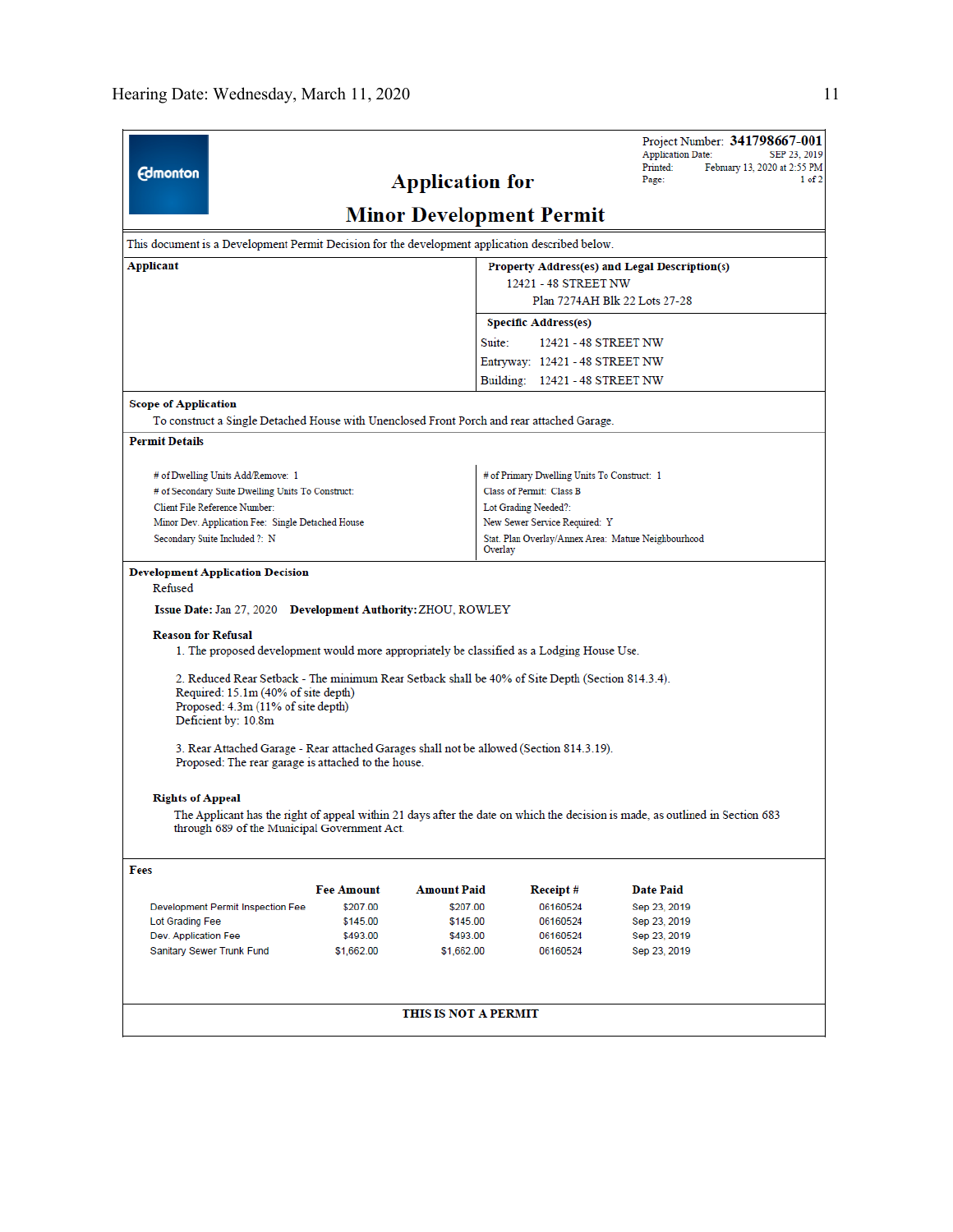| <b>Edmonton</b>           |                             | <b>Application for</b>          |          | <b>Application Date:</b><br>Printed:<br>Page: | Project Number: 341798667-001<br>SEP 23, 2019<br>February 13, 2020 at 2:55 PM<br>$2$ of $2$ |
|---------------------------|-----------------------------|---------------------------------|----------|-----------------------------------------------|---------------------------------------------------------------------------------------------|
|                           |                             | <b>Minor Development Permit</b> |          |                                               |                                                                                             |
| Fees                      |                             |                                 |          |                                               |                                                                                             |
| <b>Total GST Amount:</b>  | <b>Fee Amount</b><br>\$0.00 | <b>Amount Paid</b>              | Receipt# | <b>Date Paid</b>                              |                                                                                             |
| <b>Totals for Permit:</b> | \$2,507.00                  | \$2,507.00                      |          |                                               |                                                                                             |
|                           |                             |                                 |          |                                               |                                                                                             |
|                           |                             |                                 |          |                                               |                                                                                             |
|                           |                             |                                 |          |                                               |                                                                                             |
|                           |                             |                                 |          |                                               |                                                                                             |
|                           |                             |                                 |          |                                               |                                                                                             |
|                           |                             |                                 |          |                                               |                                                                                             |
|                           |                             |                                 |          |                                               |                                                                                             |
|                           |                             |                                 |          |                                               |                                                                                             |
|                           |                             |                                 |          |                                               |                                                                                             |
|                           |                             |                                 |          |                                               |                                                                                             |
|                           |                             |                                 |          |                                               |                                                                                             |
|                           |                             |                                 |          |                                               |                                                                                             |
|                           |                             |                                 |          |                                               |                                                                                             |
|                           |                             |                                 |          |                                               |                                                                                             |
|                           |                             |                                 |          |                                               |                                                                                             |
|                           |                             |                                 |          |                                               |                                                                                             |
|                           |                             |                                 |          |                                               |                                                                                             |
|                           |                             |                                 |          |                                               |                                                                                             |
|                           |                             |                                 |          |                                               |                                                                                             |
|                           |                             |                                 |          |                                               |                                                                                             |
|                           |                             |                                 |          |                                               |                                                                                             |
|                           |                             |                                 |          |                                               |                                                                                             |
|                           |                             | THIS IS NOT A PERMIT            |          |                                               |                                                                                             |
|                           |                             |                                 |          |                                               |                                                                                             |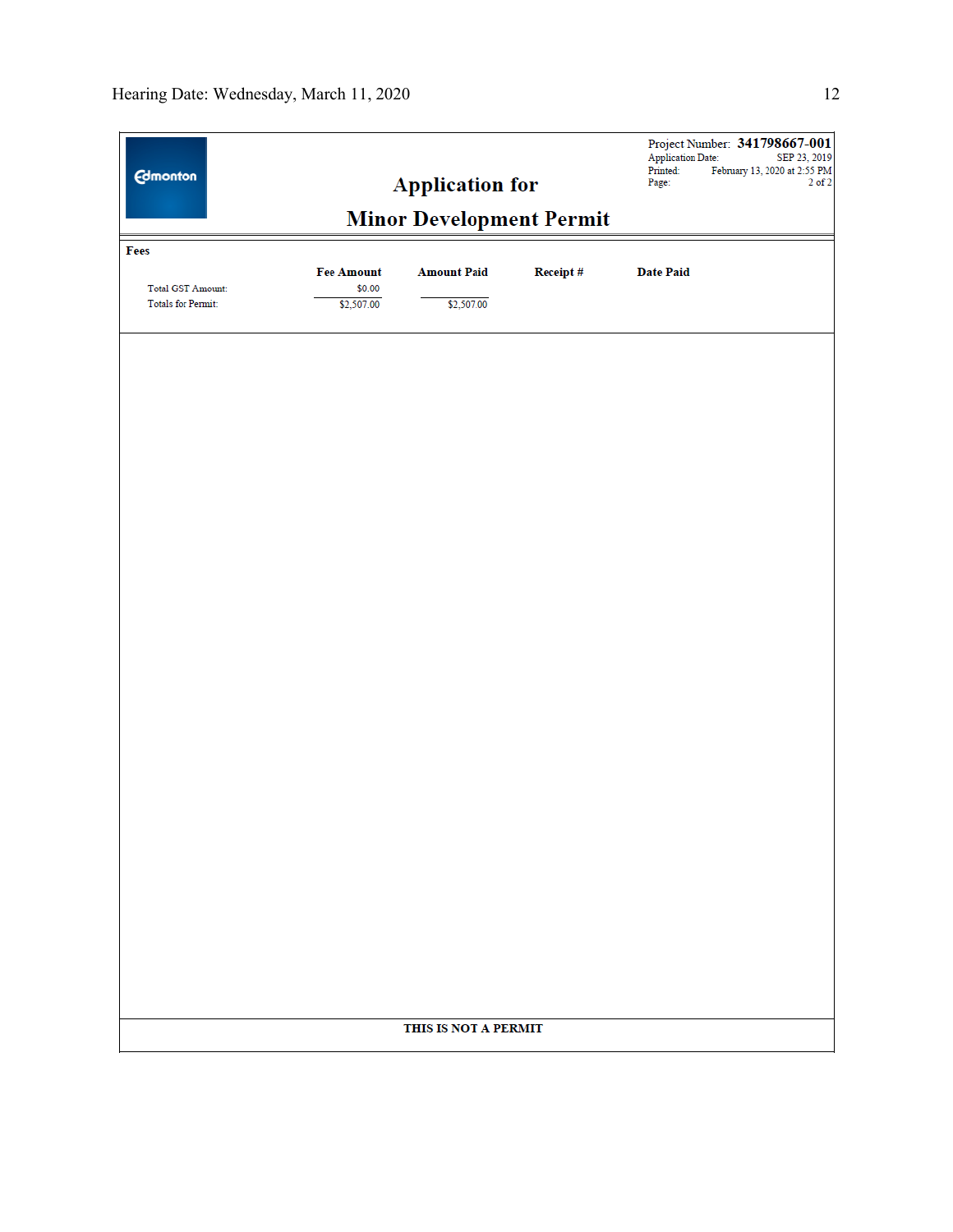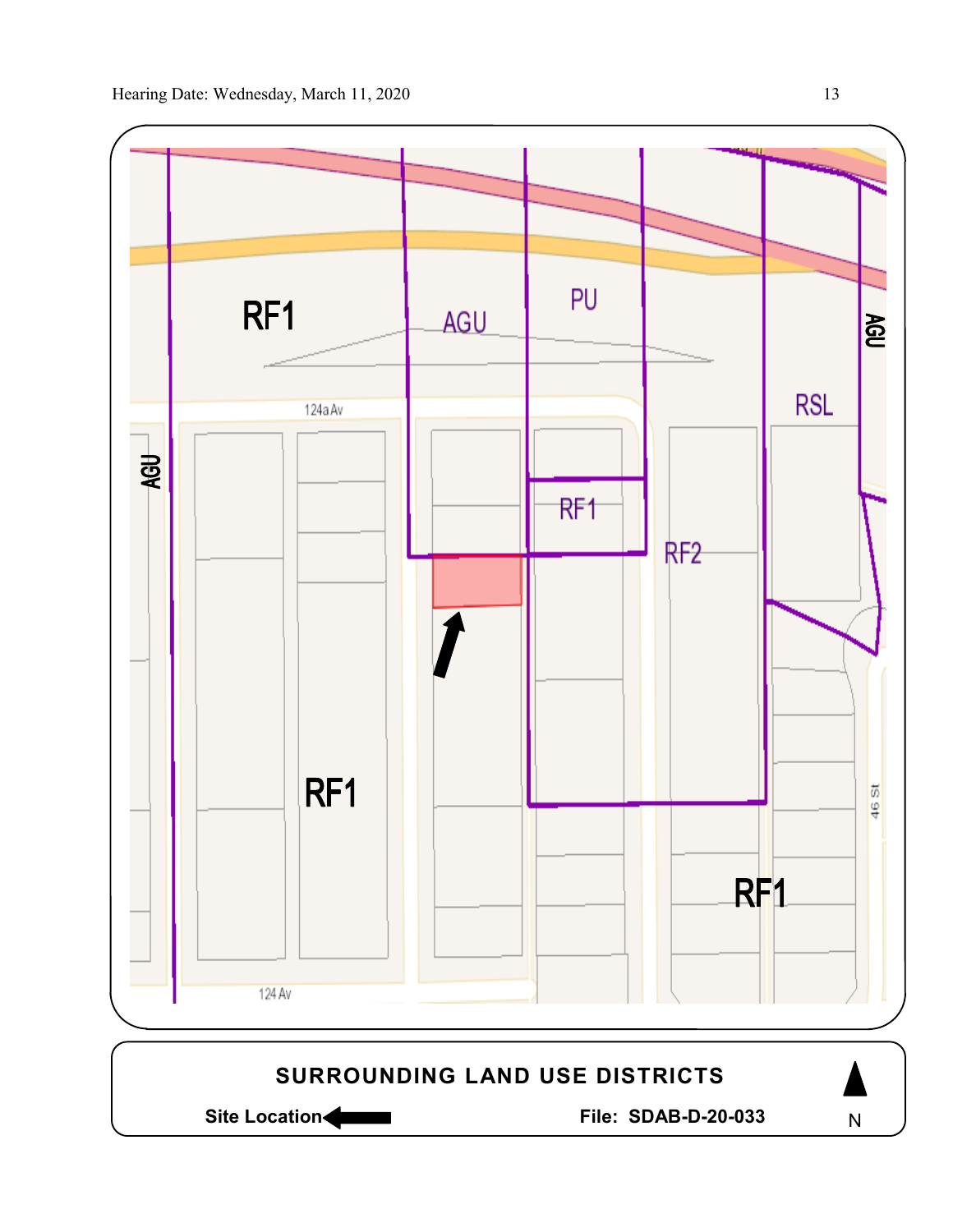### ITEM II: 10:30 A.M. FILE: SDAB-D-20-034

### AN APPEAL FROM THE DECISION OF THE DEVELOPMENT COMPLIANCE **OFFICER**

APPELLANT:

APPLICATION NO.: 345176694-001

- ORDER TO: 1. Acquire a Development Permit for Temporary Storage and CEASE the Tourist Campsite operation at the property. No one may occupy Recreational Vehicles at the property. Dismantle all utility connections designed to accommodate guests staying at the Tourist Campsite, including water, power and sewer hook ups. OR
	- 2. Cease both the Temporary Storage and the Tourist Campsite operation at the property. In addition to the instructions in option 1, remove all Recreational Vehicles, commercial vehicles, trailers or other related objects being stored at the property.

This Order must be complied with before April 3, 2020.

| <b>DECISION OF THE</b><br>DEVELOPMENT AUTHORITY:     | Order Issued                            |
|------------------------------------------------------|-----------------------------------------|
| <b>DECISION DATE:</b>                                | <b>January 8, 2020</b>                  |
| <b>DATE OF APPEAL:</b>                               | <b>February 11, 2020</b>                |
| <b>MUNICIPAL DESCRIPTION</b><br>OF SUBJECT PROPERTY: | 2104 - Yellowhead Trail NE              |
| <b>LEGAL DESCRIPTION:</b>                            | Plan 116MC Lots D,E                     |
| ZONE <sup>.</sup>                                    | (IM) Medium Industrial Zone             |
| <b>OVERLAY:</b>                                      | N/A                                     |
| <b>STATUTORY PLAN:</b>                               | Yellowhead Corridor Area Structure Plan |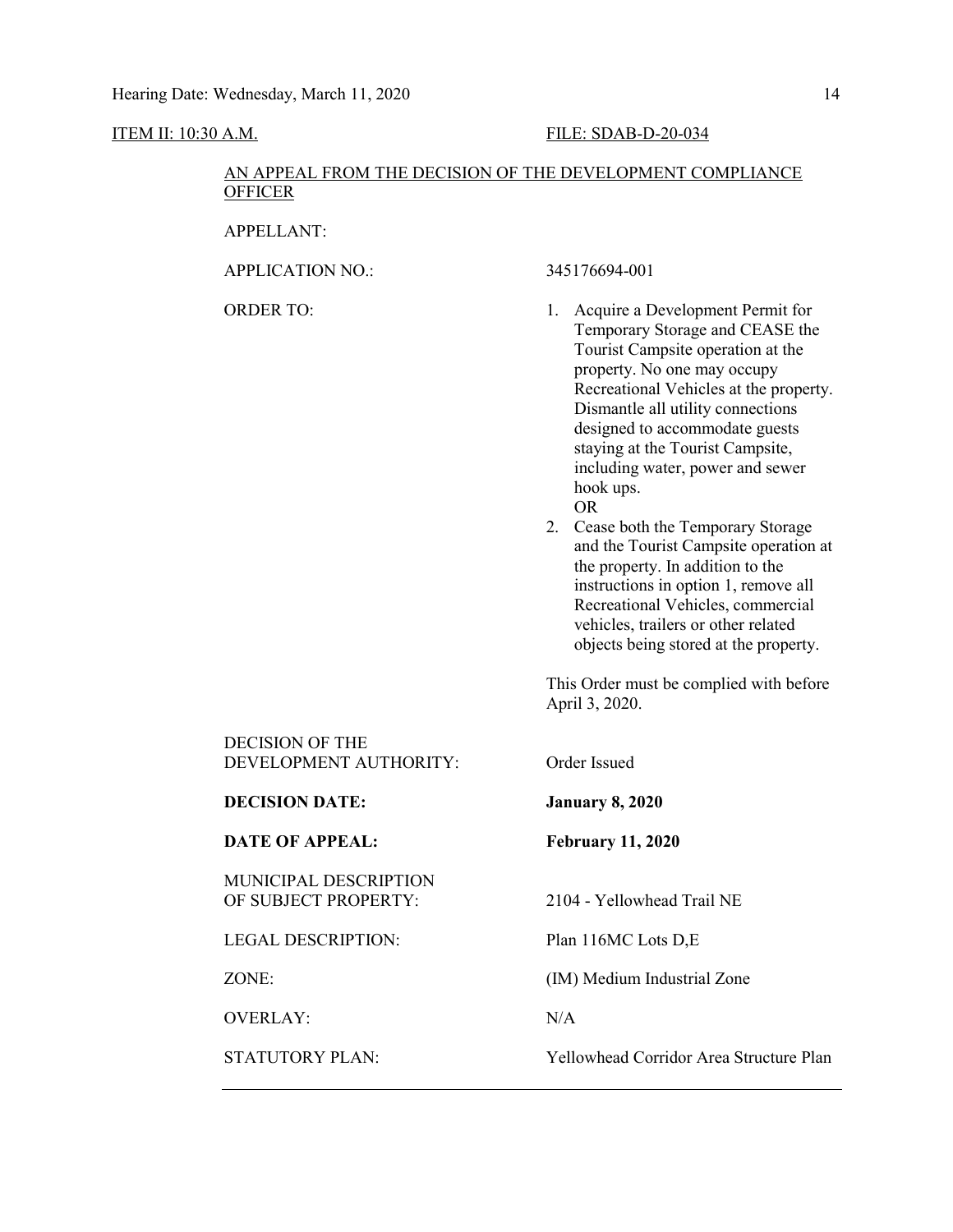### *Grounds for Appeal*

The Appellant provided the following reasons for appealing the decision of the Development Authority:

Received order from mailbox January 31, 2020

We have permits for uses on land for over 40 years (from Strathcona County)

### *General Matters*

### **Appeal Information:**

The *Municipal Government Act*, RSA 2000, c M-26 states the following:

### **Stop order**

**645(1)** Despite [section 545,](https://www.canlii.org/en/ab/laws/stat/rsa-2000-c-m-26/latest/rsa-2000-c-m-26.html#sec545_smooth) if a development authority finds that a development, land use or use of a building is not in accordance with

- (a) this Part or a land use bylaw or regulations under this Part, or
- (b) a development permit or subdivision approval,

the development authority may act under subsection (2).

**(2)** If subsection (1) applies, the development authority may, by written notice, order the owner, the person in possession of the land or building or the person responsible for the contravention, or any or all of them, to

- (a) stop the development or use of the land or building in whole or in part as directed by the notice,
- (b) demolish, remove or replace the development, or
- (c) carry out any other actions required by the notice so that the development or use of the land or building complies with this Part, the land use bylaw or regulations under this Part, a development permit or a subdivision approval,

within the time set out in the notice.

**(2.1)** A notice referred to in subsection (2) must specify the date on which the order was made, must contain any other information required by the regulations and must be given or sent to the person or persons referred to in subsection (2) on the same day the decision is made.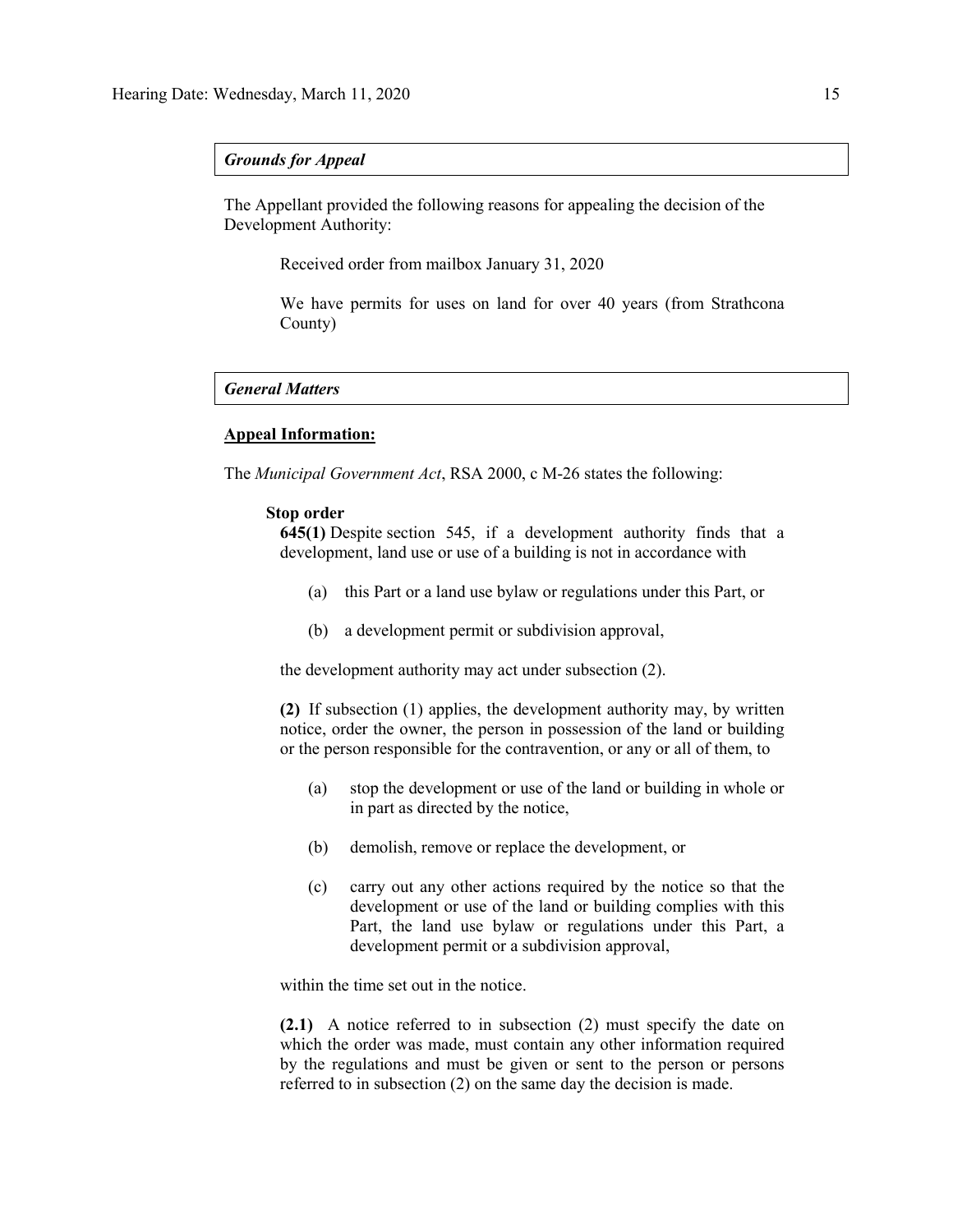**(3)** A person who receives a notice referred to in subsection (2) may appeal to the subdivision and development appeal board in accordance with [section 685.](https://www.canlii.org/en/ab/laws/stat/rsa-2000-c-m-26/latest/rsa-2000-c-m-26.html#sec685_smooth)

### **Permit**

**683** Except as otherwise provided in a land use bylaw, a person may not commence any development unless the person has been issued a development permit in respect of it pursuant to the land use bylaw.

### **Grounds for Appeal**

**685(1)** If a development authority

- (a) fails or refuses to issue a development permit to a person,
- (b) issues a development permit subject to conditions, or
- (c) issues an order under section 645,

the person applying for the permit or affected by the order under section 645 may appeal to the subdivision and development appeal board.

**(2)** In addition to an applicant under subsection (1), any person affected by an order, decision or development permit made or issued by a development authority may appeal to the subdivision and development appeal board.

### **Appeals**

**686(1)** A development appeal to a subdivision and development appeal board is commenced by filing a notice of the appeal, containing reasons, with the board,

- (a) in the case of an appeal made by a person referred to in section 685(1)
	- (i) with respect to an application for a development permit,
		- (A) within 21 days after the date on which the written decision is given under section 642, or
		- (B) if no decision is made with respect to the application within the 40-day period, or within any extension of that period under section 684, within 21 days after the date the period or extension expires,
		- or
	- (ii) with respect to an order under section 645, within 21 days after the date on which the order is made, or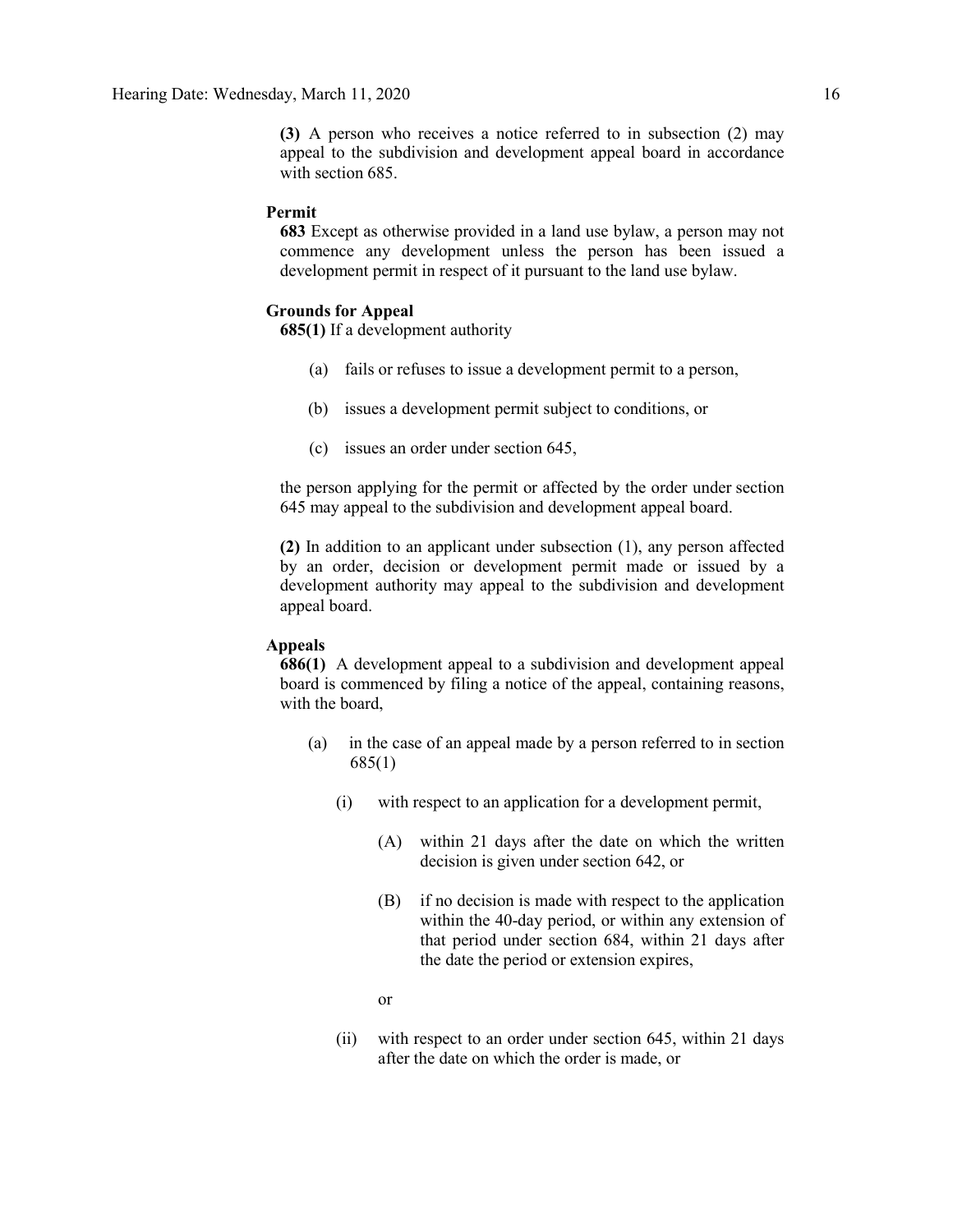(b) in the case of an appeal made by a person referred to in section 685(2), within 21 days after the date on which the notice of the issuance of the permit was given in accordance with the land use bylaw.

### **Hearing and Decision**

**687(3)** In determining an appeal, the subdivision and development appeal board

…

- (a.1) must comply with the land use policies;
- (a.2) subject to section 638, must comply with any applicable statutory plans;
- (a.3) subject to clause (d), must comply with any land use bylaw in effect;
- (a.4) must comply with the applicable requirements of the regulations under the *Gaming, Liquor and Cannabis Act* respecting the location of premises described in a cannabis licence and distances between those premises and other premises;
	- …
	- (c) may confirm, revoke or vary the order, decision or development permit or any condition attached to any of them or make or substitute an order, decision or permit of its own;
	- (d) may make an order or decision or issue or confirm the issue of a development permit even though the proposed development does not comply with the land use bylaw if, in its opinion,
		- (i) the proposed development would not
			- (A) unduly interfere with the amenities of the neighbourhood, or
			- (B) materially interfere with or affect the use, enjoyment or value of neighbouring parcels of land,

and

(ii) the proposed development conforms with the use prescribed for that land or building in the land use bylaw.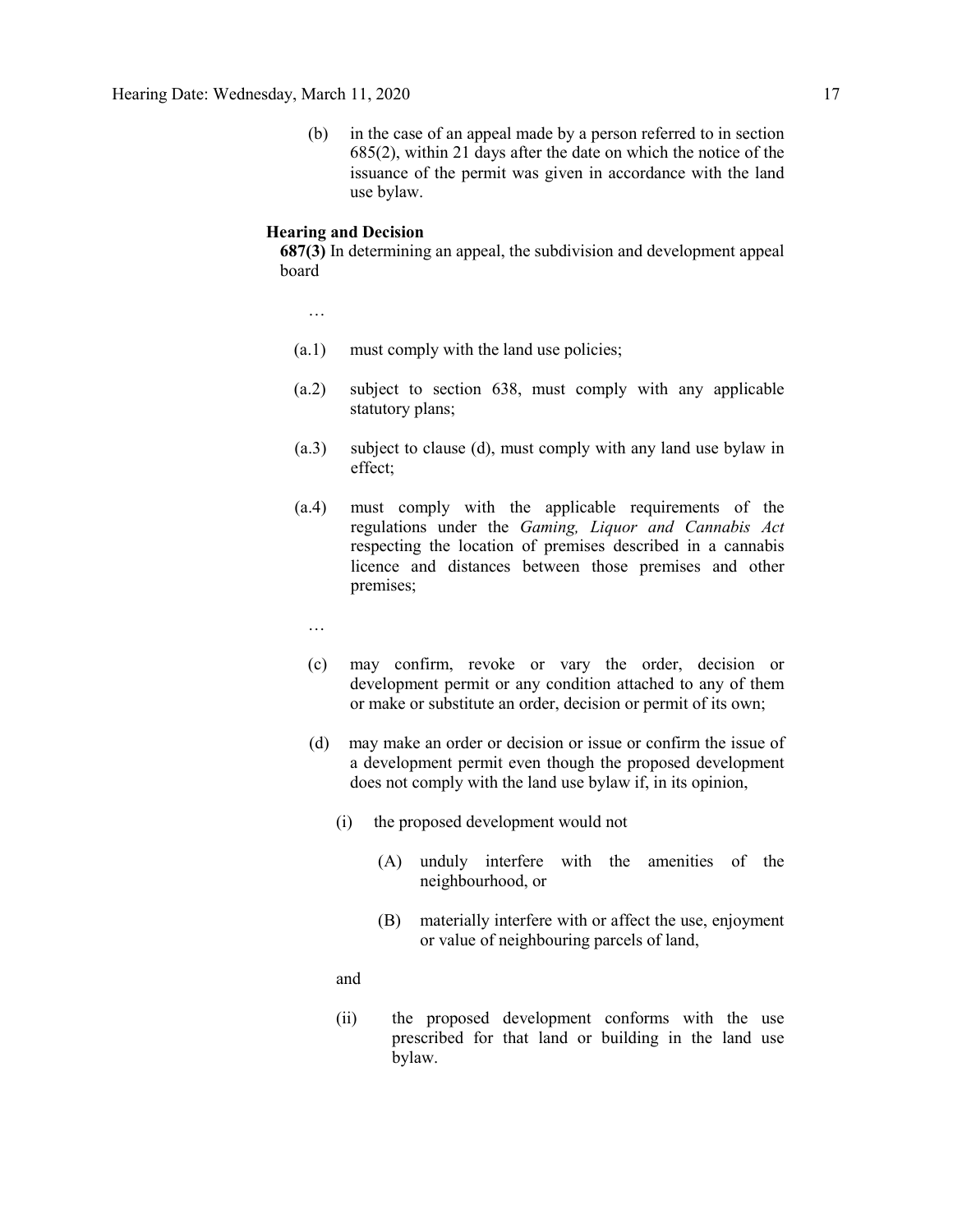### **General Provisions from the** *Edmonton Zoning Bylaw:*

A **Tourist Campsite** is **neither** a Permitted Use **nor** a Discretionary Use in the **(IM) Medium Industrial Zone**, sections 420.2 and 420.3 respectively.

Under section 420.2(12), **Temporary Storage** is a **Permitted Use** in the **(IM) Medium Industrial Zone**.

Under section 7.8(18), **Tourist Campsite** means:

development of land which has been planned and improved for the seasonal short term use of holiday trailers, motor homes, tents, campers and similar Recreational Vehicles, and is not used as year round storage, or accommodation for Residential Use. Typical Uses include tourist trailer parks, campsites and tenting grounds.

Under section 7.5(6), **Temporary Storage** means:

development used exclusively for temporary outdoor storage of goods and materials where such storage of goods and materials does not involve the erection of permanent structures or the material alteration of the existing state of the land. Typical Uses include pipe yards, or vehicle or heavy equipment storage compounds.

### Section 420.1 states that the **General Purpose** of the **(IM) Medium Industrial Zone** is:

to provide for manufacturing, processing, assembly, distribution, service and repair Uses that carry out a portion of their operation outdoors or require outdoor storage areas. Any nuisance associated with such Uses should not generally extend beyond the boundaries of the Site. This Zone should normally be applied on the interior of industrial areas adjacent to collector and local industrial public roadways such that Uses are separated from any adjacent residential areas by a higher quality Industrial or Commercial Zone.

### *Requirement for a Development Permit*

Section 5.1 states:

- 1. No person shall commence, or cause or allow to be commenced, a development without a Development Permit issued in accordance with [Section 12](https://webdocs.edmonton.ca/InfraPlan/zoningbylaw/ZoningBylaw/Part1/Administrative/12__Development_Classes.htm) of this Bylaw.
- 2. No person shall carry on, or cause or allow to be carried on a development without a Development Permit issued in accordance with [Section 12](https://webdocs.edmonton.ca/InfraPlan/zoningbylaw/ZoningBylaw/Part1/Administrative/12__Development_Classes.htm) of this Bylaw.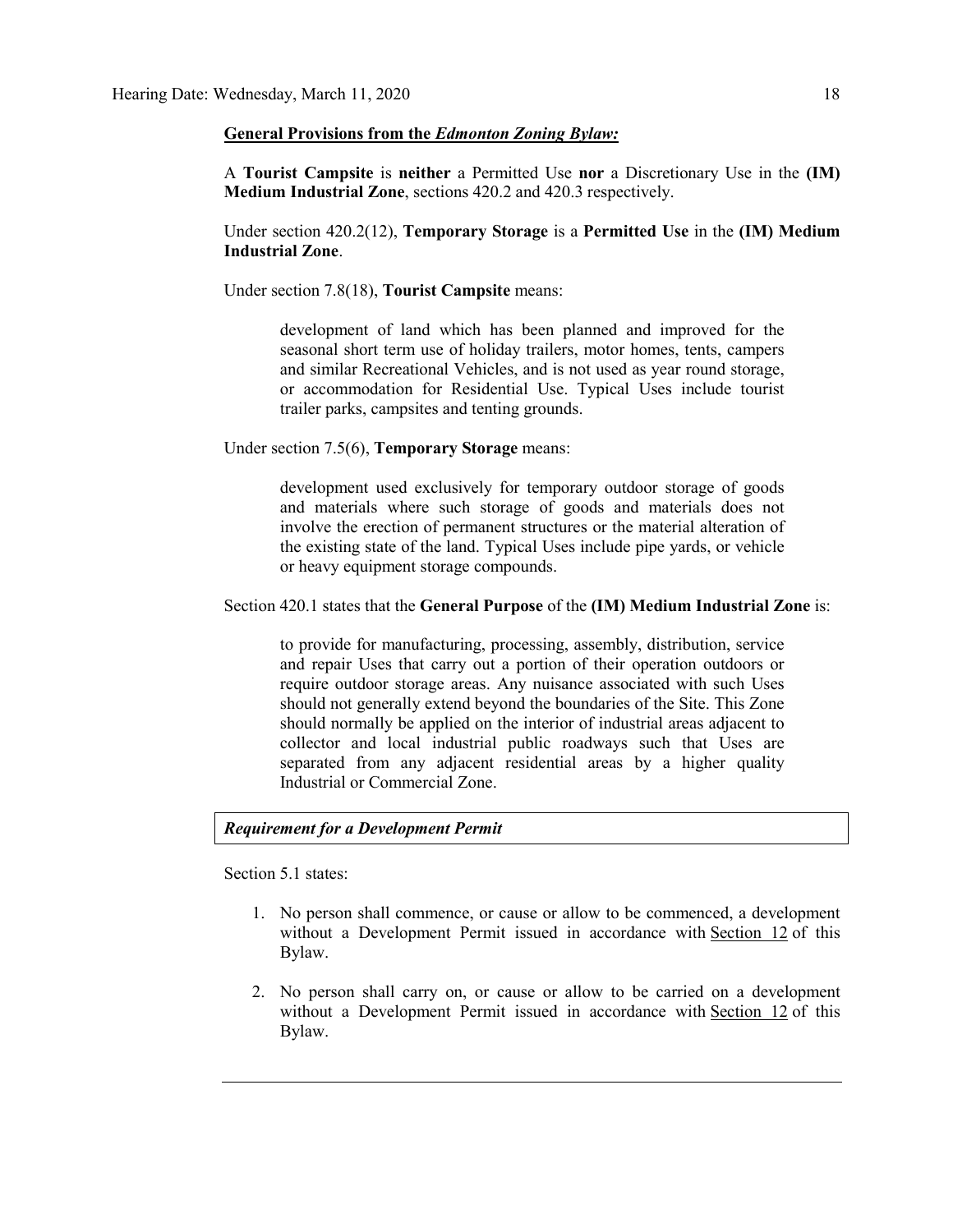## Notice to Applicant/Appellant

Provincial legislation requires that the Subdivision and Development Appeal Board issue its official decision in writing within fifteen days of the conclusion of the hearing.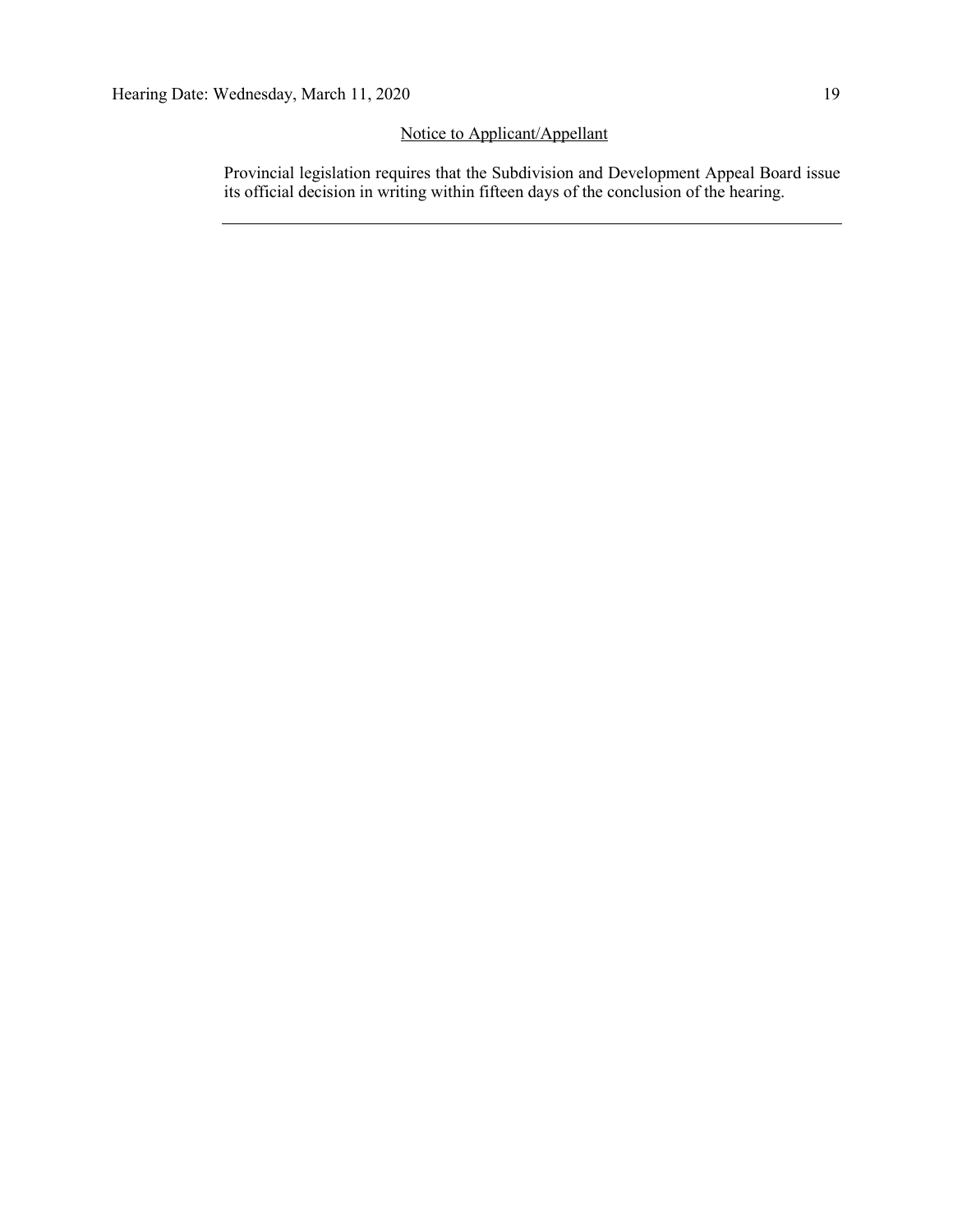City of Edmonton Development and Zoning Services Development Compliance & Inquiries

January 8, 2020

Our File: 345176694-001

### MUNICIPAL GOVERNMENT ACT ORDER

Dear Sir/Madam:

An Alberta Land Titles search identifies DOUBLE 2 HOLDINGS LTD as the registered owner of the property located at 2104 - YELLOWHEAD TRAIL NE, in Edmonton, Alberta, legally described as Plan 116MC Lots D,E. This property is zoned IM (Medium Industrial Zone) in accordance with Section 420 of Edmonton Zoning Bylaw 12800.

This Property was inspected by Development Compliance Officer Brendan Bolstad on January 2, 2020. City of Edmonton Development Compliance Officers have the authority to conduct site inspections and exercise development powers under Section 542 and 624 of the Municipal Government Act.

### **ZONING BYLAW INFRACTION:**

Our investigation revealed that the following Developments have commenced without a Development Permit:

1. Tourist Campsite

Tourist Campsites means development of land which has been planned and improved for the seasonal short term use of holiday trailers, motor homes, tents, campers and similar Recreational Vehicles, and is not used as year round storage, or accommodation for Residential Use. Typical Uses include tourist trailer parks, campsites and tenting grounds.

2. Temporary Storage

Temporary Storage means development used exclusively for temporary outdoor storage of goods and materials where such storage of goods and materials does not involve the erection of permanent structures or the material alteration of the existing state of the land. Typical Uses include pipe yards, or vehicle or heavy equipment storage compounds.

(continued on next page)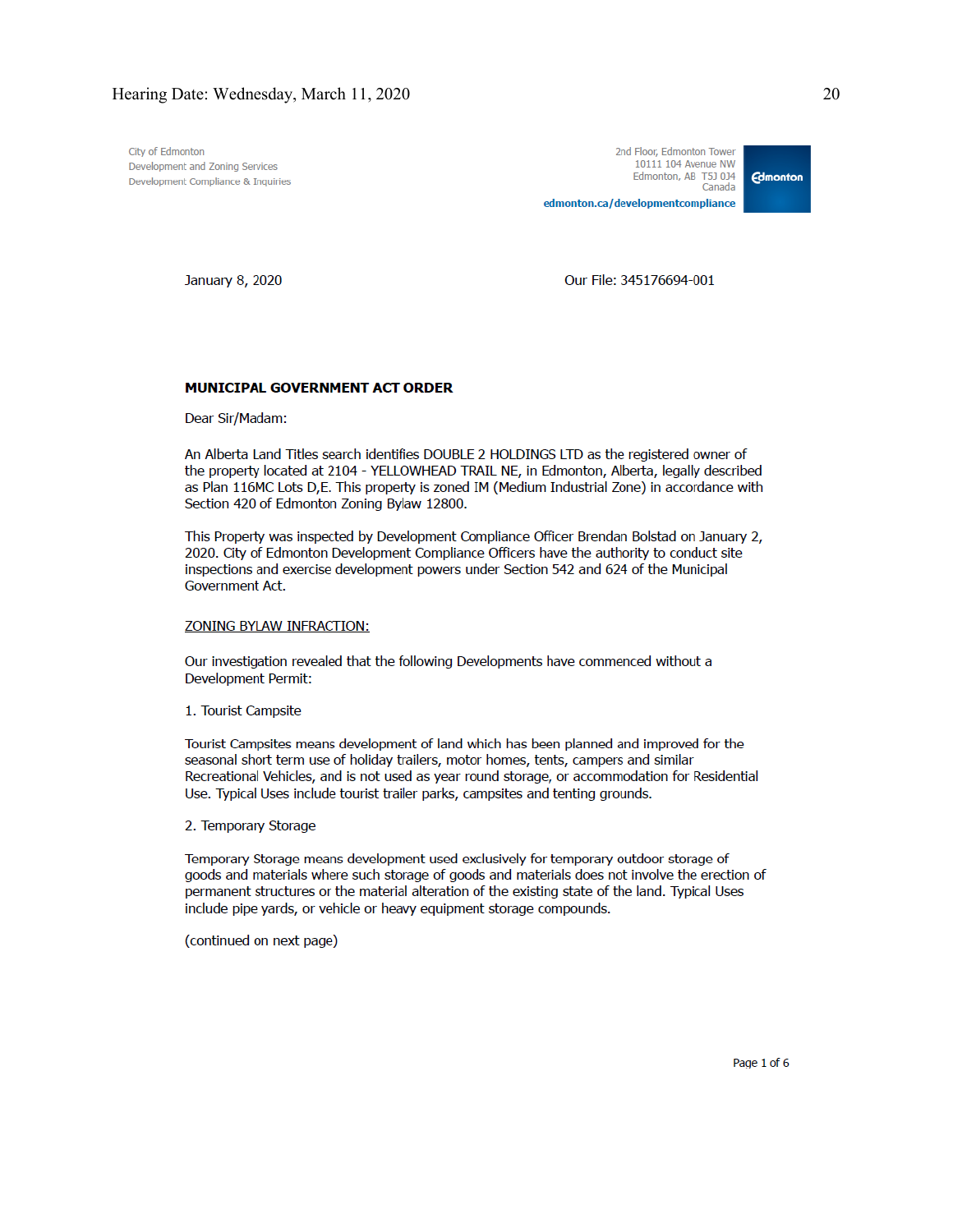Section 5.1 of Edmonton Zoning Bylaw states: Requirement for a Development Permit

1. No person shall commence, or cause or allow to be commenced, a development without a Development Permit issued in accordance with Section 12 of this Bylaw.

2. No person shall carry on, or cause or allow to be carried on a development without a Development Permit issued in accordance with Section 12 of this Bylaw.

Temporary Storage is a Permitted Use in the Medium Industrial (IM) Zone. Tourist Campsites are not a listed Use in the Medium Industrial (IM) Zone.

### **ORDER:**

Pursuant to Section 645 of the Municipal Government Act, R.S.A. 2000, you are HEREBY ORDERED to complete one of the following options:

1. Acquire a Development Permit for Temporary Storage and CEASE the Tourist Campsite operation at the property. No one may occupy Recreational Vehicles at the property. Dismantle all utility connections designed to accommodate guests staying at the Tourist Campsite, including water, power and sewer hookups.

### **OR**

2. Cease both the Temporary Storage and the Tourist Campsite operation at the property. In addition to the instructions in option 1, remove all Recreational Vehicles, commercial vehicles, trailers or other related objects being stored at the property.

### This Order must be complied with before April 3, 2020.

### CONSEQUENCES FOR NON-COMPLIANCE:

The property will be inspected after April 3, 2020 to determine compliance with this Order.

In the event that a person fails to comply with this Order issued under Section 645, Section 646 of the Municipal Government Act authorizes the City to enter the land and take any action necessary to carry out the Order. Section 646 authorizes the City to register a caveat under the Land Titles Act.

Section 553(1)(h.1) of the Municipal Government Act provides that the costs and expenses of carrying out an order may be added to the tax roll of the property and Section 566(1), subject to 566(2), a person who is found guilty of an offence under this Act is liable to a fine of not more than \$10,000.00 or to imprisonment for not more than one year, or to both fine and imprisonment.

Affected persons may appeal this Order by filing within the prescribed time to the Subdivision and Development Appeal Board. Visit the website at https://sdab.edmonton.ca or call 780-496-6079 for more information on how to file an appeal.

(continued on next page)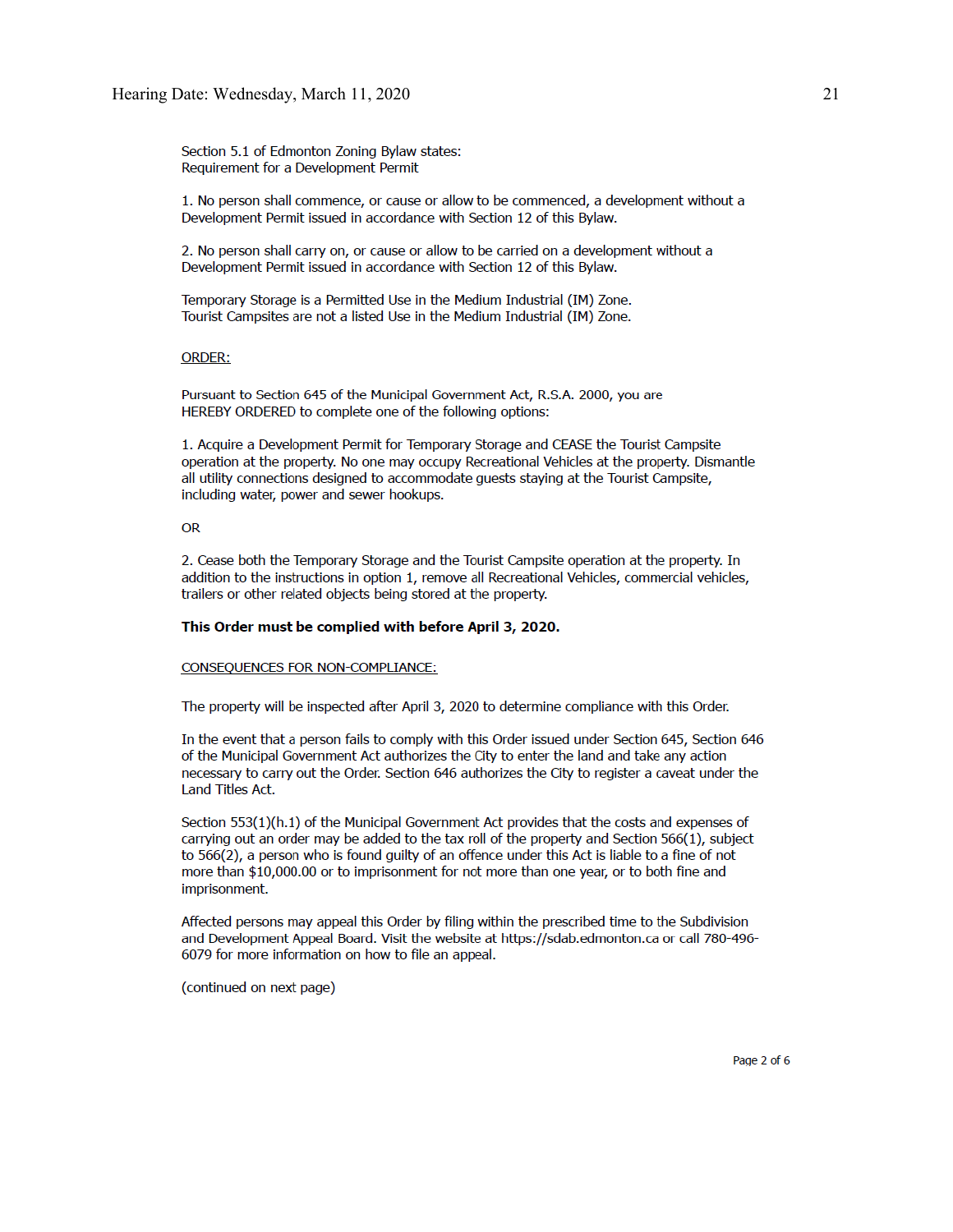Following are Sections 553, 645, 646, 683, 685 and 686 of the Municipal Government Act, R.S.A. 2000, c.M-26.1, which provides you with the right to appeal this Order and enables the City to add all costs associated with this action to the tax roll of the property.

If you have any questions in regards to this matter, please contact the writer at 780-442-7190.

Regards,

**Brendan Bolstad** Development and Zoning **Development Services** Phone Number: 780-442-7190 Email Address: Brendan.Bolstad@edmonton.ca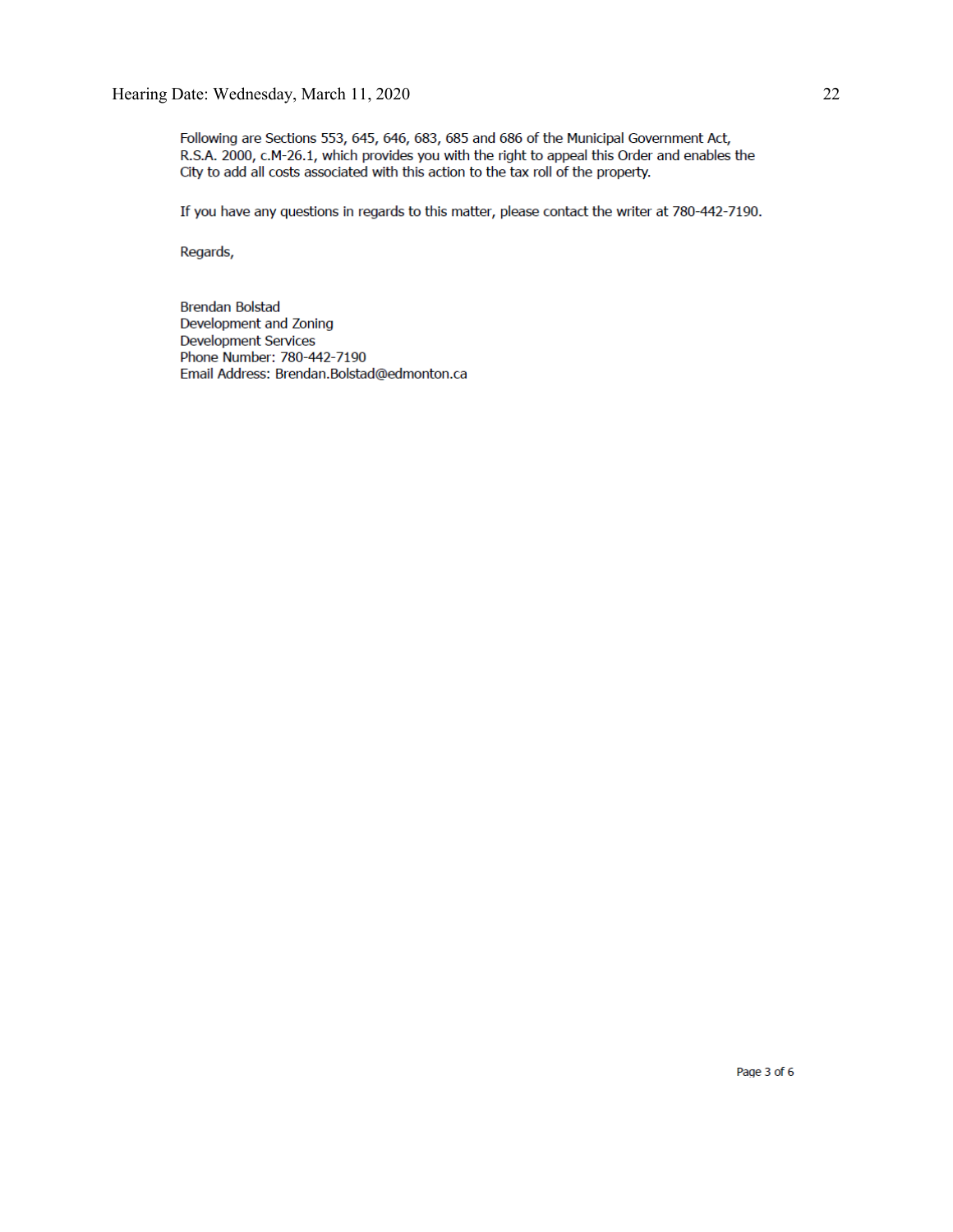| <b>Adding Amounts</b> | 553(1) A council may add the following amounts to the tax roll of a parcel of land:                                                                                                                                                                                                                                                                                                                         |  |  |  |
|-----------------------|-------------------------------------------------------------------------------------------------------------------------------------------------------------------------------------------------------------------------------------------------------------------------------------------------------------------------------------------------------------------------------------------------------------|--|--|--|
| Owing to tax roll     | (a) unpaid costs referred to in section 35(4) or 39(2) relating to service connections<br>of a municipal public utility that are owing by the owner of the parcel;                                                                                                                                                                                                                                          |  |  |  |
|                       | (b) unpaid charges referred to in section 42 for a municipal utility service provided to<br>the parcel by a municipal public utility that are owing by the owner of the parcel;                                                                                                                                                                                                                             |  |  |  |
|                       | (c) unpaid expenses and costs referred to in section 549(3), if the parcel's owner<br>contravened the enactment or bylaw and the contravention occurred on all or a<br>part of the parcel;                                                                                                                                                                                                                  |  |  |  |
|                       | (d), (e) repealed 1999 c11 s35;                                                                                                                                                                                                                                                                                                                                                                             |  |  |  |
|                       | (f) costs associated with tax recovery proceedings related to the parcel;                                                                                                                                                                                                                                                                                                                                   |  |  |  |
|                       | (q) if the municipality has passed a bylaw making the owner of a parcel liable for<br>expenses and costs related to the municipality extinguishing fires on the parcel,<br>unpaid costs and expenses for extinguishing fires on the parcel;                                                                                                                                                                 |  |  |  |
|                       | $(g.1)$ if the municipality has passed a bylaw requiring the owner or occupant of a if the<br>municipality has passed a bylaw requiring the owner or occupant of a parcel to<br>keep the sidewalks adjacent to the parcel clear of snow and ice, unpaid expenses<br>and costs incurred by the municipality for removing the snow and ice in respect<br>of the parcel;                                       |  |  |  |
|                       | (h) Unpaid costs awarded by a composite assessment review board under section<br>468.1 or the Municipal Government Board under section 501, if the composite<br>assessment review board or the Municipal Government Board has awarded costs<br>against the owner of the parcel in favour of the municipality and the matter<br>before the composite assessment review board or the Municipal Government Boa |  |  |  |
|                       | (h.1) the expenses and costs of carrying out an order under section 646;                                                                                                                                                                                                                                                                                                                                    |  |  |  |
|                       | (i) any other amount that may be added to the tax roll under an enactment.                                                                                                                                                                                                                                                                                                                                  |  |  |  |
| <b>Stop order</b>     | 645(1) Despite section 545, if a development authority finds that a development, land use or<br>use of a building is not in accordance with                                                                                                                                                                                                                                                                 |  |  |  |
|                       | (a) this Part or a land use bylaw or regulations under this Part, or                                                                                                                                                                                                                                                                                                                                        |  |  |  |
|                       | (b) a development permit or subdivision approval,                                                                                                                                                                                                                                                                                                                                                           |  |  |  |
|                       | the development authority may act under subsection (2).                                                                                                                                                                                                                                                                                                                                                     |  |  |  |
|                       | (2) If subsection (1) applies, the development authority may, by written notice, order the<br>owner, the person in possession of the land or building or the person responsible for<br>the contravention, or any or all of them, to                                                                                                                                                                         |  |  |  |
|                       | (a) stop the development or use of the land or building in whole or in part as<br>directed by the notice,                                                                                                                                                                                                                                                                                                   |  |  |  |
|                       | (b) demolish, remove or replace the development, or                                                                                                                                                                                                                                                                                                                                                         |  |  |  |
|                       | (c) carry out any other actions required by the notice so that the development or<br>use of the land or building complies with this Part, the land use bylaw or<br>regulations under this Part, a development permit or a subdivision approval,                                                                                                                                                             |  |  |  |
|                       | within the time set out in the notice.                                                                                                                                                                                                                                                                                                                                                                      |  |  |  |
|                       | (2.1) A notice referred to in subsection (2) must specify the date on which the order was<br>made, must contain any other information required by the regulations and must be<br>given or sent to the person or persons referred to in subsection (2) on the same day<br>the decision is made.                                                                                                              |  |  |  |
|                       | (3) A person who receives a notice referred to in subsection (2) may appeal to the<br>subdivision and development appeal board in accordance with section 685.                                                                                                                                                                                                                                              |  |  |  |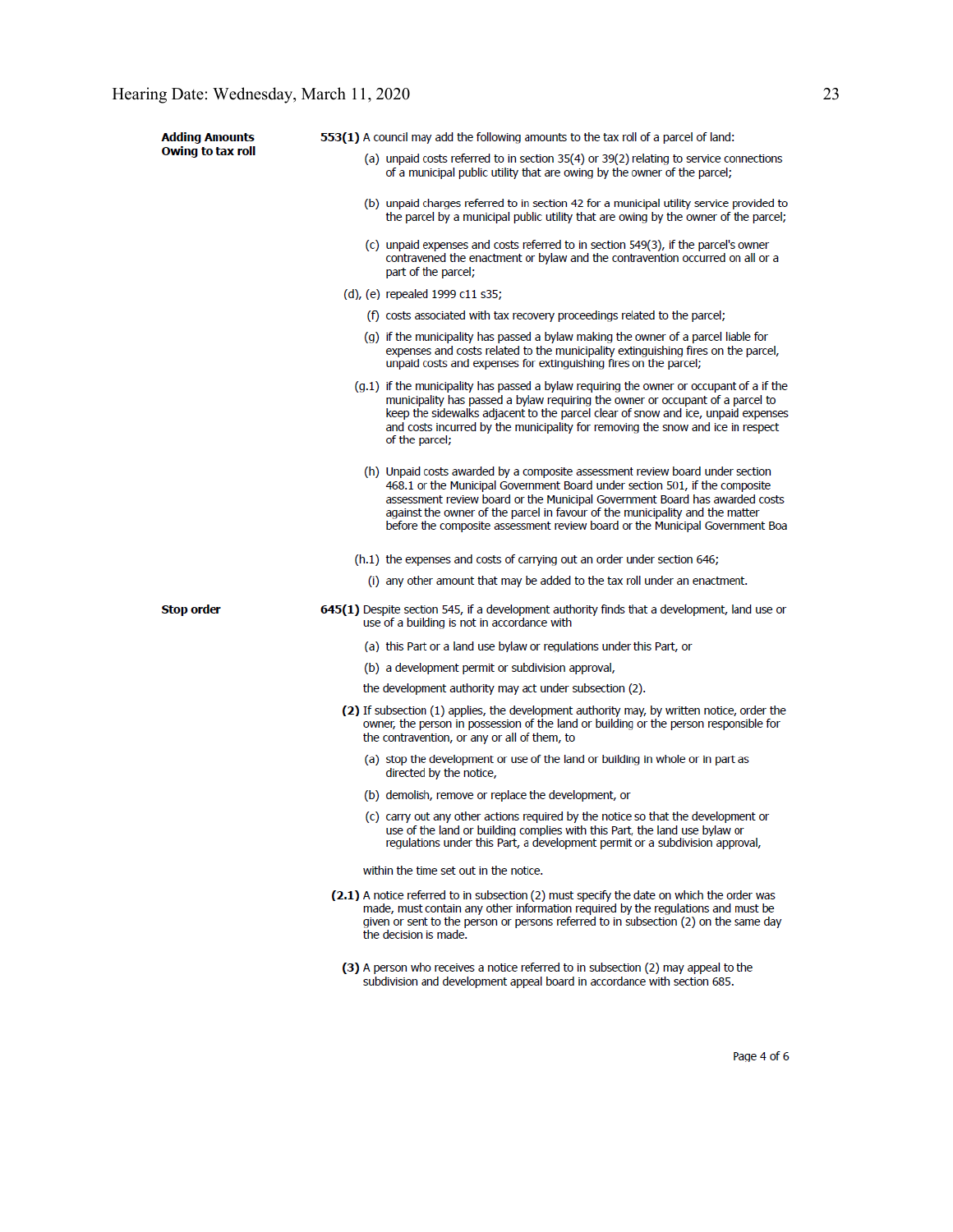| <b>Enforcement of</b><br>stop order | 646(1) If a person fails or refuses to comply with an order directed to the person under<br>section 645 or an order of a subdivision and development appeal board under section<br>687, the municipality may, in accordance with section 542, enter on the land or<br>building and take any action necessary to carry out the order.                                                   |
|-------------------------------------|----------------------------------------------------------------------------------------------------------------------------------------------------------------------------------------------------------------------------------------------------------------------------------------------------------------------------------------------------------------------------------------|
|                                     | (2) A municipality may register a caveat under the Land Titles Act in respect of an order<br>referred to in subsection (1) against the certificate of title for the land that is the<br>subject of the order.                                                                                                                                                                          |
|                                     | (3) If a municipality registers a caveat under subsection (2), the municipality must<br>discharge the caveat when the order has been complied with.                                                                                                                                                                                                                                    |
| <b>Permit</b>                       | 683 Except as otherwise provided in a land use bylaw, a person may not commence any<br>development unless the person has been issued a development permit in respect of it<br>pursuant to the land use bylaw.                                                                                                                                                                          |
| <b>Grounds for</b>                  | 685(1) If a development authority                                                                                                                                                                                                                                                                                                                                                      |
| appeal                              | (a) fails or refuses to issue a development permit to a person,                                                                                                                                                                                                                                                                                                                        |
|                                     | (b) issues a development permit subject to conditions, or                                                                                                                                                                                                                                                                                                                              |
|                                     | (c) issues an order under section 645,                                                                                                                                                                                                                                                                                                                                                 |
|                                     | the person applying for the permit or affected by the order under section 645 may<br>appeal to the subdivision and development appeal board.                                                                                                                                                                                                                                           |
|                                     | (2) In addition to an applicant under subsection (1), any person affected by an order,<br>decision or development permit made or issued by a development authority may<br>appeal to the subdivision and development appeal board.                                                                                                                                                      |
|                                     | (3) Despite subsections (1) and (2), no appeal lies in respect of the issuance of a<br>development permit for a permitted use unless the provisions of the land use bylaw<br>were relaxed, varied or misinterpreted or the application for the development permit<br>was deemed to be refused under section 683.1(8).                                                                  |
|                                     | (4) Despite subsections $(1)$ , $(2)$ and $(3)$ , if a decision with respect to a development<br>permit application in respect of a direct control district                                                                                                                                                                                                                            |
|                                     | (a) is made by a council, there is no appeal to the subdivision and development<br>appeal board, or                                                                                                                                                                                                                                                                                    |
|                                     | (b) is made by a development authority, the appeal is limited to whether the<br>development authority followed the directions of council, and if the subdivision<br>and development appeal board finds that the development authority did not<br>follow the directions it may, in accordance with the directions, substitute its<br>decision for the development authority's decision. |
| <b>Appeals</b>                      | 686(1) A development appeal to a subdivision and development appeal board is commenced<br>by filing a notice of the appeal, containing reasons, with the board                                                                                                                                                                                                                         |
|                                     | (a) in the case of an appeal made by a person referred to in section 685(1)                                                                                                                                                                                                                                                                                                            |
|                                     | (i) with respect to an application for a development permit,                                                                                                                                                                                                                                                                                                                           |
|                                     |                                                                                                                                                                                                                                                                                                                                                                                        |
|                                     | (A)<br>within 21 days after the date on which the written decision is given<br>under section 642, or                                                                                                                                                                                                                                                                                   |
|                                     | (B) if no decision is made with respect to the application within the 40-<br>day period, or within any extension of that period under section 684,<br>within 21 days after the date the period or extension expires,                                                                                                                                                                   |
|                                     | or                                                                                                                                                                                                                                                                                                                                                                                     |
|                                     | (ii) with respect to an order under section 645, within 21 days after the date on<br>which the order is made,                                                                                                                                                                                                                                                                          |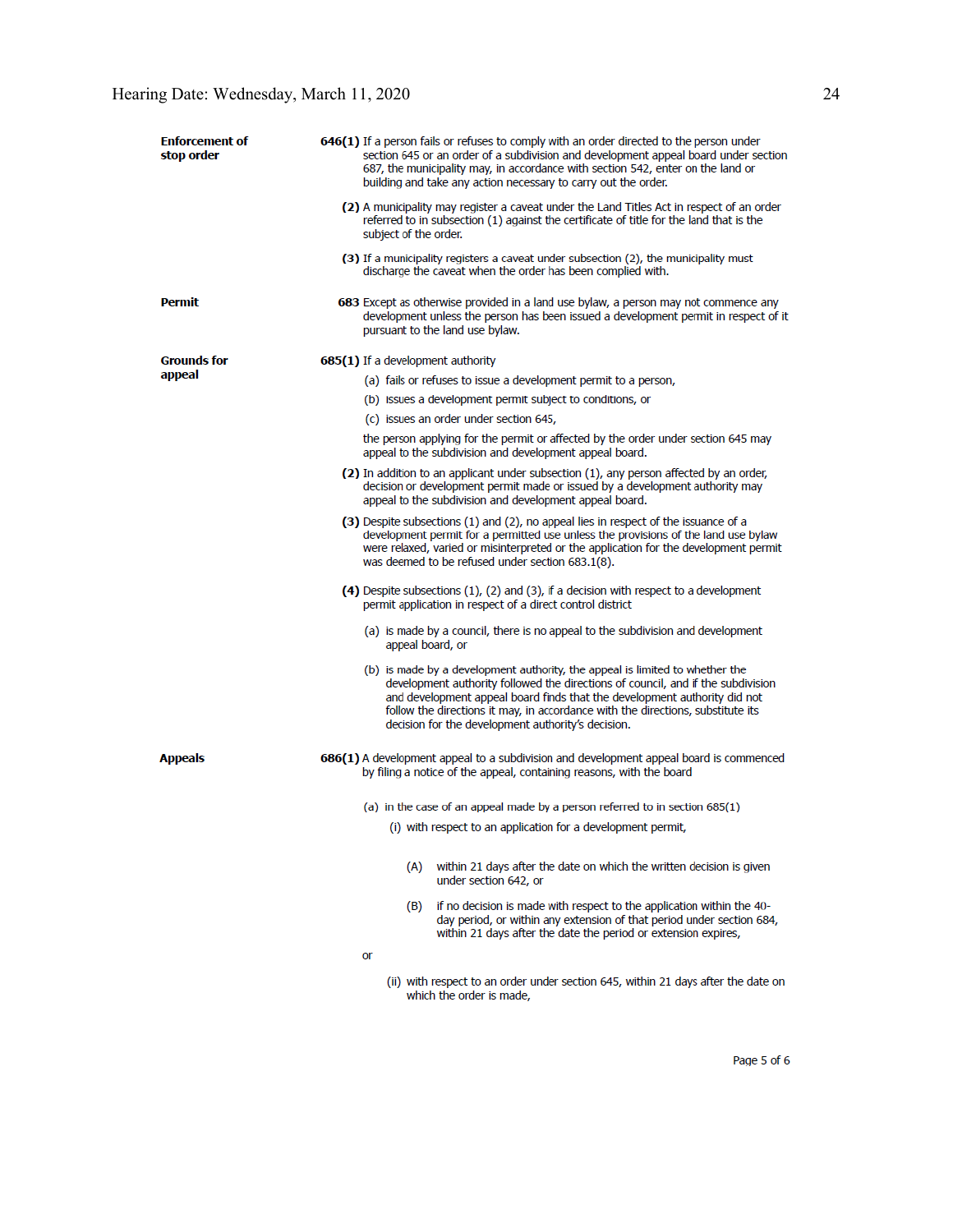$or$ 

- (b) in the case of an appeal made by a person referred to in section 685(2), within 21 days after the date on which the notice of the issuance of the permit was given in accordance with the land use bylaw.
- (2) The subdivision and development appeal board must hold an appeal hearing within 30 days after receipt of a notice of appeal.
- (3) The subdivision and development appeal board must give at least 5 days notice in writing of the hearing
	- (a) to the appellant,
	- (b) to the development authority whose order, decision or development permit is the subject of the appeal, and
	- (c) to those owners required to be notified under the land use bylaw and any other person that the subdivision and development appeal board considers to be affected by the appeal and should be notified.
- (4) The subdivision and development appeal board must make available for public inspection before the commencement of the hearing all relevant documents and materials respecting the appeal, including
	- (a) the application for the development permit, the decision and the notice of appeal, or
	- (b) the order under section 645.
- (4.1) Subsections (1)(b) and (3)(c) do not apply to an appeal of a deemed refusal under section 683.1(8).
	- (5) In subsection (3), "owner" means the person shown as the owner of land on the assessment roll prepared under Part 9.